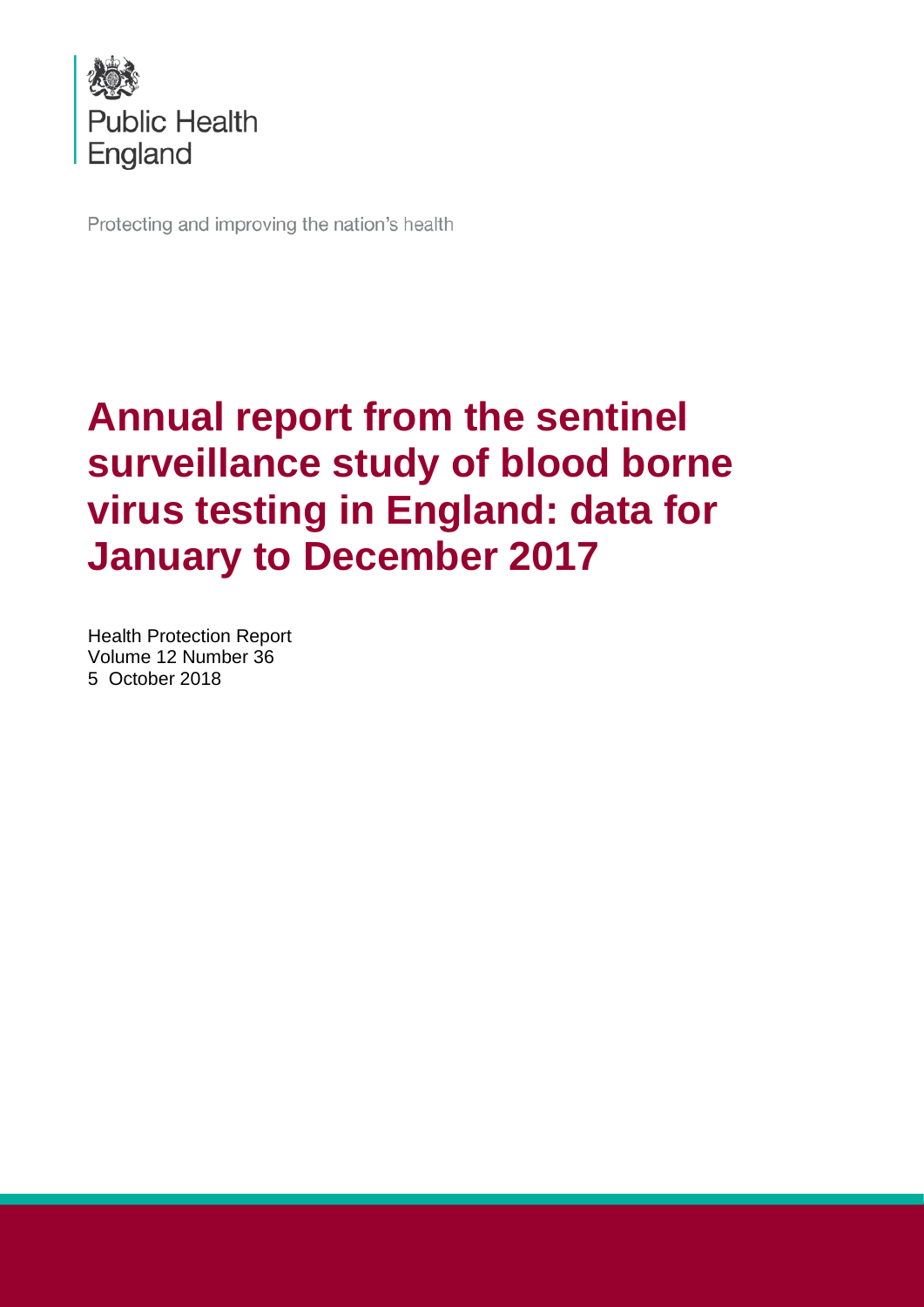## **Background**

This report provides summary data for individuals who had tests reported to the sentinel surveillance programme during 2017. Sections 1 to 7 describes testing and demographic information for individuals tested by venepuncture for hepatitis A to E, HIV, and HTLV.

The sentinel surveillance of blood borne virus testing began in 2002, with the aim of supplementing the routine surveillance of hepatitis. Information on the testing carried out in participating centres is collected irrespective of test result and can therefore also be used as a basis for estimating prevalence among those tested. These data have enhanced our knowledge and understanding of hepatitis testing, in terms of who is being tested and from which service types individuals are accessing testing, and also in interpreting trends in the number of positive individuals identified over time. In 2017, sentinel surveillance captured frontline testing for hepatitis A, B, C and HIV, covering approximately 40% of the population, and over 80% of the population from all 9 PHECs tested for hepatitis D, E and HTLV (*Supplementary Figure 1*).

Changes to data processing means that we are now able to present the number of tests conducted alongside the number of individuals tested within a year, The proportion positive is calculated among individuals tested.

The supplementary tables referred to in this report are available on the GOV.UK website page ["Sentinel surveillance of blood borne virus testing in England: 2017"](https://www.gov.uk/government/publications/sentinel-surveillance-of-blood-borne-virus-testing-in-england-2017).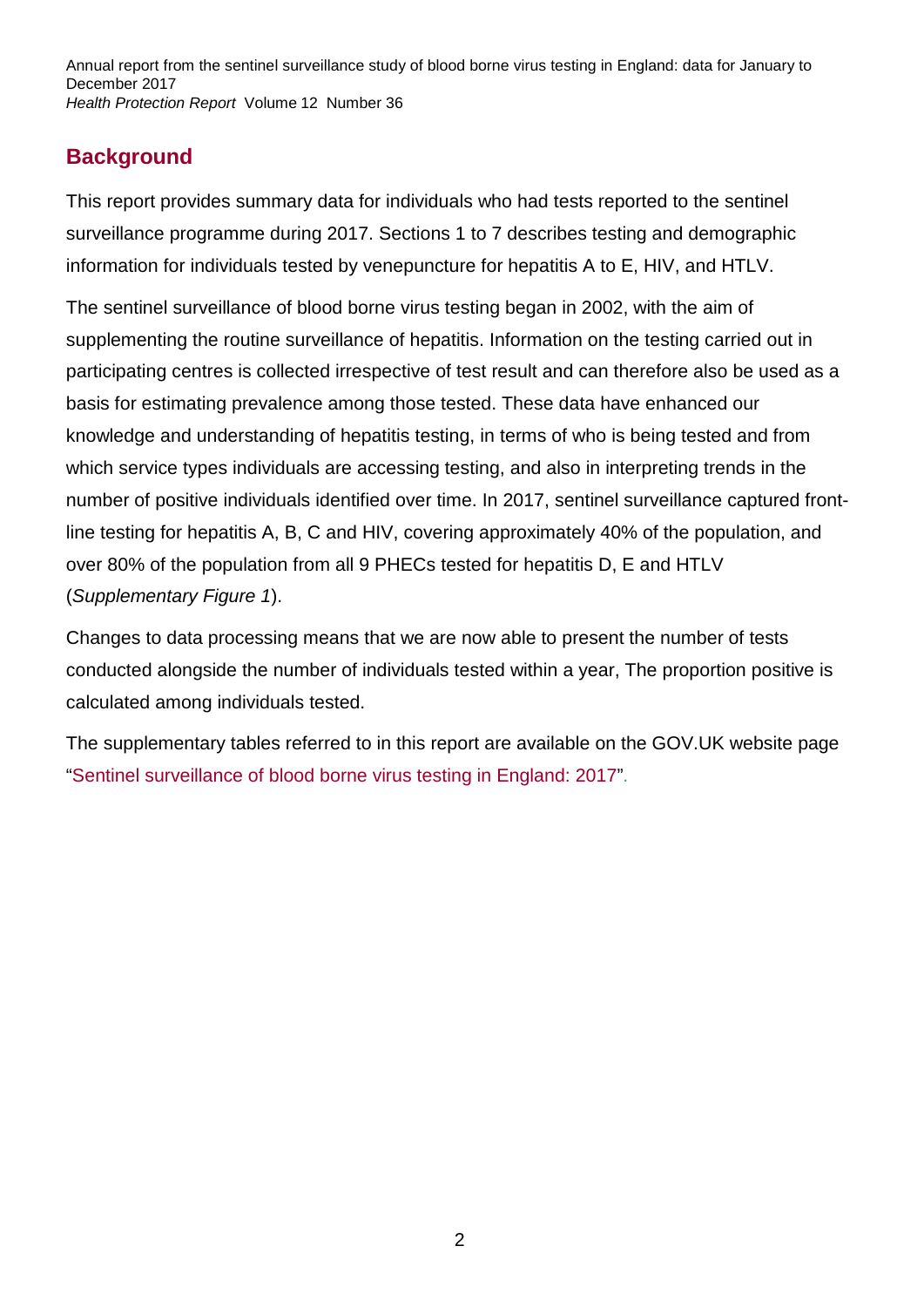# **1. Hepatitis A IgM testing**

In 2017, 18 participating centres supplied hepatitis A-specific IgM antibody (anti-HAV IgM) testing data (a marker of acute infection). Overall 46,078 individuals were tested for anti-HAV IgM, of whom 452 (0.9%) tested positive (*Supplementary Table 1*). The age and gender of individuals tested was well reported (>99.9% complete). Where known, more males (52.6%) were tested than females. Over half of all individuals tested and of those who tested positive were aged between 25 and 54 years old (56.0% and 69.1% respectively) (*Supplementary Table 2*). The median age of individuals undergoing testing was 44 years (IQR 31 – 59) whereas the median age of individuals testing positive was 35 years (IQR 28– 49). The greatest proportion positive was among persons aged 25-34 years (1.7%), and children aged 1- 14 years (1.6%).

The type of service which requested the hepatitis test was identified using the record location of the requestor (table 1). Where known, general practice tested the greatest proportion of individuals for anti-HAV IgM (48.3%), with a further 18.6% tested in other known hospital wards, and 7.4% tested in accident and emergency. The highest proportion of positive tests were from accident and emergency (3.7%), unspecified wards (3.5%), and GUM services  $(2.6\%)$ .

A combination of self-reported ethnicity and name analysis software was used to classify most individuals tested for anti-HAV IgM as belonging to one of four broad ethnic groups (n=46,058) (*Supplementary table 3*). Where known, the majority of individuals were classified as being of white or white British ethnic origin (80.7%), a further 12.7% were classified as Asian or Asian British origin, 3.4% were classified as black or black British origin and 3.3% were classified as other and/or mixed ethnic origin. The greatest proportion positive was among individuals of White or White British and of Other and/or mixed origin (0.9%).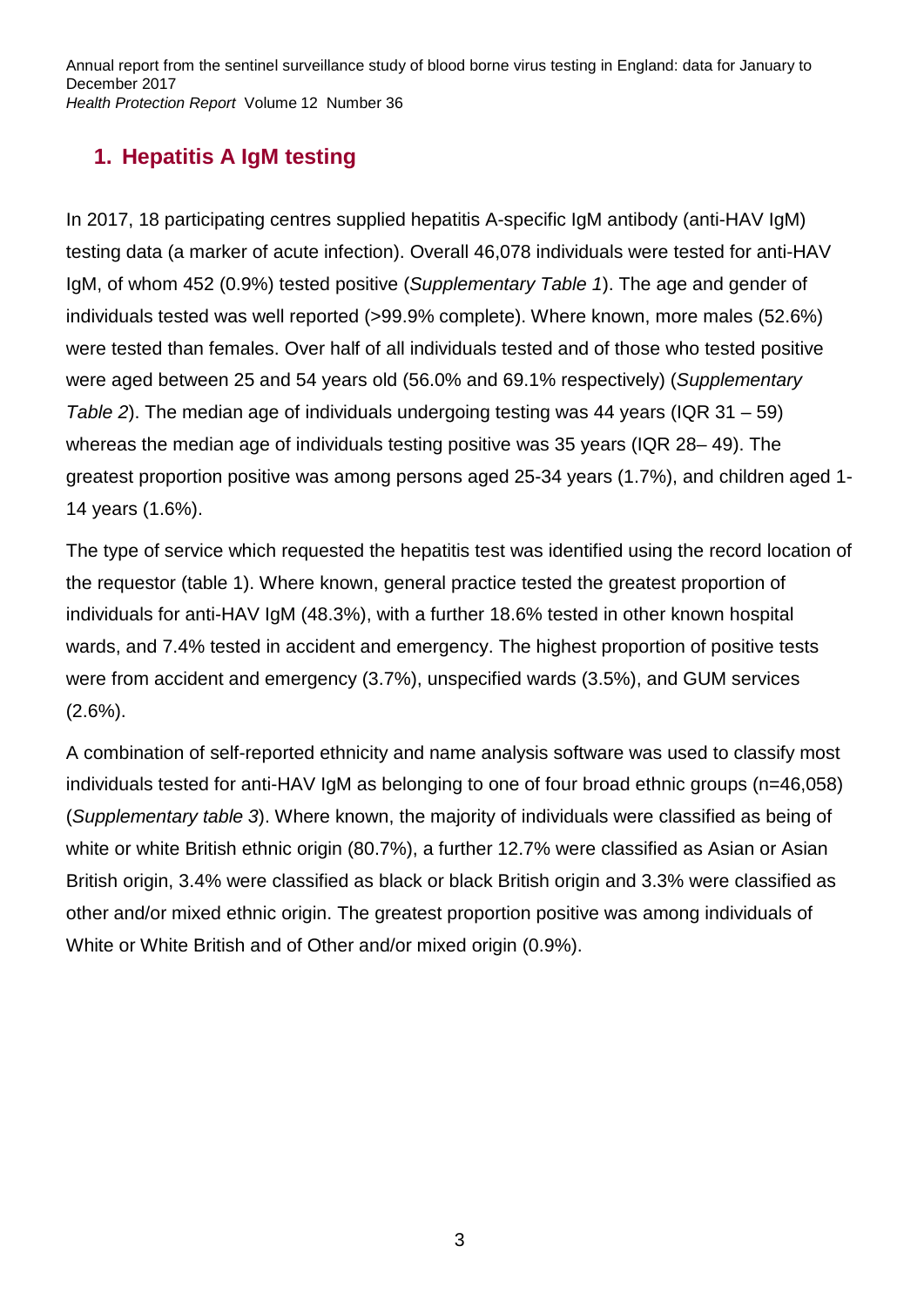|  |  | Table 1. Number of individuals tested, and testing positive for anti-HAV IgM in |  |  |  |  |
|--|--|---------------------------------------------------------------------------------|--|--|--|--|
|  |  | participating centres by service type, January - December 2017*                 |  |  |  |  |

| <b>Service type</b>                          | <b>Number of</b><br><b>individuals</b><br>tested | <b>Number</b><br>positive (%) |
|----------------------------------------------|--------------------------------------------------|-------------------------------|
| <b>Primary Care</b>                          |                                                  |                               |
| Accident and emergency                       | 3,427                                            | 136 (4.0)                     |
| Drug dependency services                     | 84                                               | 0(0.0)                        |
| General practitioner                         | 22,301                                           | 112(0.5)                      |
| <b>GUM clinic</b>                            | 1,795                                            | 48 (2.7)                      |
| Occupational health                          | 100                                              | 0(0.0)                        |
| <b>Prison services</b>                       | 154                                              | 0(0.0)                        |
| Pharmacy                                     | 1                                                | 0(0.0)                        |
| Total primary care                           | 27,862                                           | 296 (1.1)                     |
| <b>Secondary Care</b>                        |                                                  |                               |
| Antenatal                                    | 1,620                                            | 3(0.2)                        |
| <b>Fertility services</b>                    | 276                                              | 0(0.0)                        |
| General medical / surgical departments       | 3,081                                            | 47 (1.5)                      |
| Obstetrics and gynaecology                   | 805                                              | 3(0.4)                        |
| Other ward type (known service) <sup>†</sup> | 8,582                                            | 55(0.6)                       |
| Paediatric services                          | 886                                              | 8(0.9)                        |
| Renal                                        | 508                                              | 3(0.6)                        |
| <b>HIV</b>                                   | 73                                               | 1<br>(1.4)                    |
| Specialist infectious disease services       | 1,860                                            | 13(0.7)                       |
| Unspecified ward <sup>§</sup>                | 630                                              | 23(3.7)                       |
| Total secondary care                         | 18,321                                           | 156 (0.9)                     |
| Unknown <sup>#</sup>                         | 34                                               | 0(0.0)                        |

\* Excludes reference testing and testing from hospitals referring all samples. Data are de-duplicated subject to availability of date of birth, soundex and first initial. All data are provisional. An individual can test in more than one service type. † Other ward types includes cardiology, coroner, dermatology, haematology, ultrasound, x-ray.

§ These are hospital services which are currently being investigated to identify specific service type, and may include any of the secondary care services mentioned above.

# These services are currently being investigated to identify specific service type, where possible.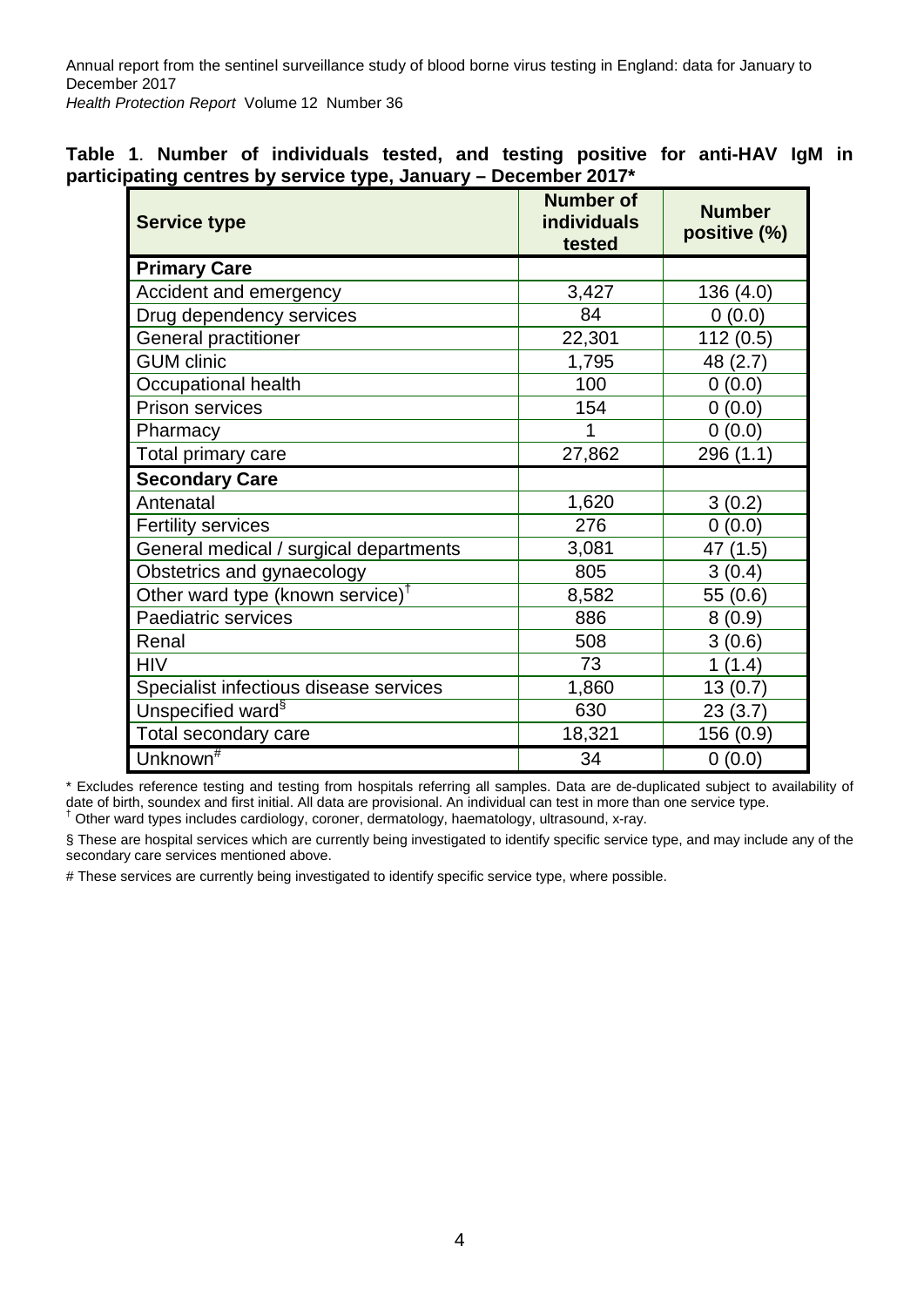#### **2. Hepatitis B surface antigen testing**

Sentinel surveillance collects data on testing for hepatitis B surface antigen (HBsAg). All pregnant women in the UK are offered hepatitis B screening as part of their antenatal care. Data from the test request location and freetext clinical details field accompanying the test request were reviewed to distinguish individuals tested for HBsAg as part of routine antenatal screening (section 2a) from those tested in other settings and for other reasons (section 2b). It is possible that some women undergoing antenatal screening may not be identified as such and may therefore be included in section 2b as non-antenatal testing.

#### **a. Antenatal HBsAg screening**

In 2017, 139,240 women aged between 12 and 49 years old were identified as undergoing antenatal screening for HBsAg, representing 28.0% of all individuals tested for HBsAg in participating sentinel centres *(Supplementary Table 4)*. Overall 384 (0.3%) of these women tested positive. The median age of women tested was 30 years (IQR  $26 - 34$ ) and the median age of women testing positive was 30 years (IQR 27 – 34).

A HBeAg result was available for 97.3% (363) of HBsAg positive women, and of these, 6.6% were HBeAg positive (table 2). Most women who underwent antenatal screening were classified as belonging to one of four broad ethnic groups (n= 135,933) (table 2). Where known, the majority of individuals were classified as being of white or white British ethnic origin (79.2%), a further 14.1% were classified as Asian or Asian British origin, 3.5% were classified as other and/or mixed ethnic origin, and 3.3% were classified as black or black British origin. The proportion testing positive was higher among women of other and/or mixed origin and black or black British origin (1.2% and 1.2% respectively) than women of Asian or Asian British origin and white or white British origin (0.4% and 0.3% respectively).

The proportion of HBeAg positive women also differed by ethnic group with 16.1% of other and/or mixed ethnic origin women testing positive, 8.7% of Asian or Asian British women and 5.4% of white or white British women.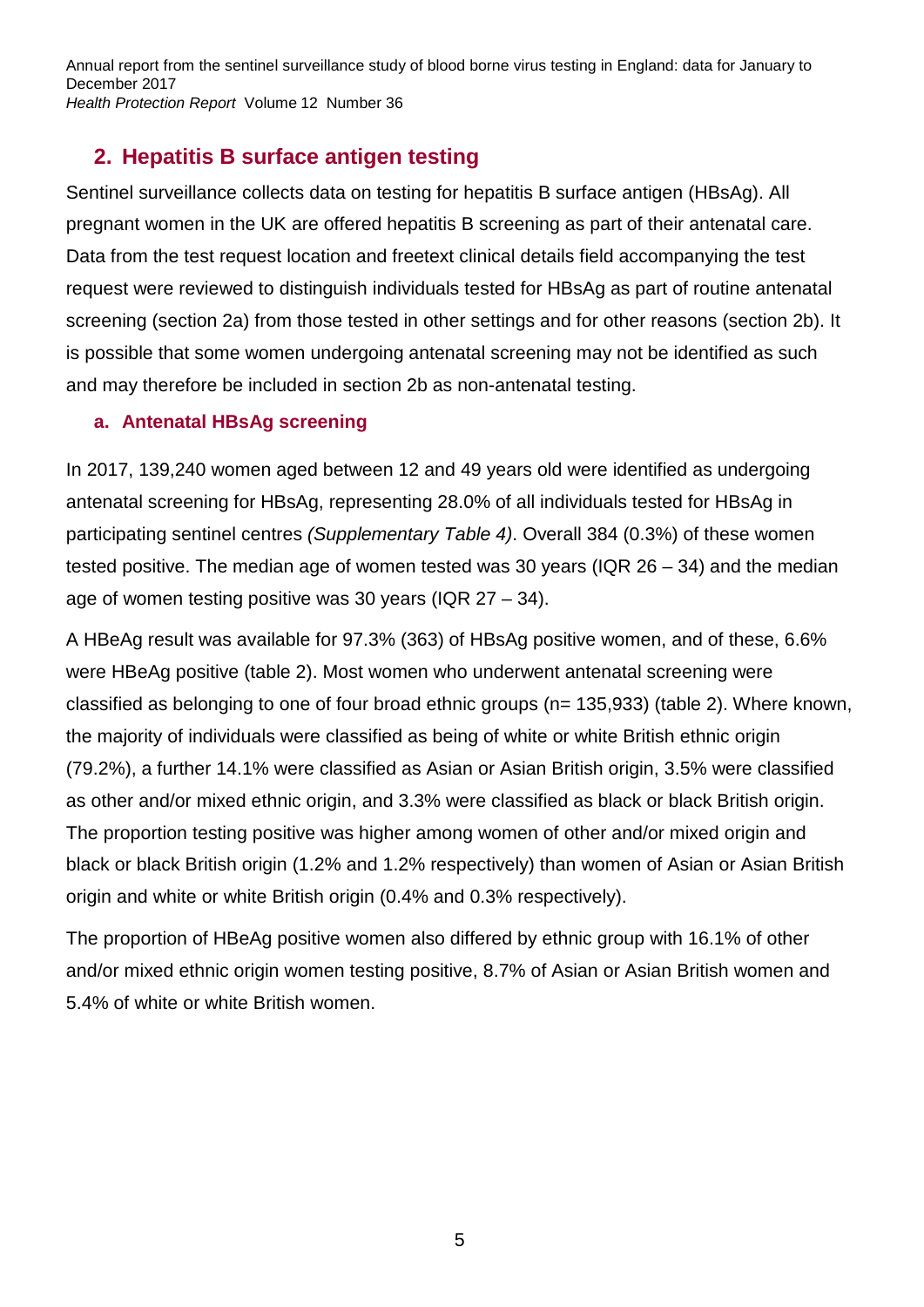| Table 2. Number of antenatal women (12-49 years) tested and testing positive for HBsAg, |
|-----------------------------------------------------------------------------------------|
| and number of HBsAg positive women tested and testing positive for HBeAg by ethnic      |
| group, January – December 2017*                                                         |

| <b>Ethnic group</b>           | <b>Number of</b><br><b>individuals</b><br>tested | <b>Number</b><br><b>HBsAg</b><br>positive<br>(%) | <b>Number</b><br><b>HBsAg</b><br>positive<br>tested for<br><b>HBeAg</b> | $\%$ HBsAg<br>positive<br>tested | <b>Number</b><br><b>HBeAg</b><br>positive<br>(% ) |
|-------------------------------|--------------------------------------------------|--------------------------------------------------|-------------------------------------------------------------------------|----------------------------------|---------------------------------------------------|
| Asian or Asian British origin | 19,133                                           | 69 (0.4)                                         | 69                                                                      | 100                              | 6(8.7)                                            |
| Black or black British origin | 4,418                                            | 54 (1.2)                                         | 53                                                                      | 98.1                             | 0(0.0)                                            |
| Other and/or mixed origin     | 4,770                                            | 57(1.2)                                          | 56                                                                      | 98.2                             | 9(16.1)                                           |
| White or white British origin | 107,612                                          | 185(0.2)                                         | 166                                                                     | 89.7                             | 9(5.4)                                            |
| Unknown ethnic origin         | 3,307                                            | 19(0.6)                                          | 19                                                                      | 100.0                            | 0(0.0)                                            |
| Total                         | 139,240                                          | 384 (0.3)                                        | 363                                                                     | 94.5                             | 24 (6.6)                                          |

\* Excludes dried blood spot testing, oral fluid testing, reference testing and testing from hospitals referring all samples. Only women aged 12-49 years old are included. Data are de-duplicated subject to availability of date of birth, soundex and first initial. All data are provisional

#### **b. Non-antenatal HBsAg testing**

In 2017, 436,365 samples were tested for HBsAg, excluding antenatal screening, in 20 participating sentinel centres, equating to 355,585 individuals. Overall, 3,543 (1.0%) individuals tested positive, with the highest proportion of positive tests in the West Midlands (1.8%) *(Supplementary Table 5)*. This may reflect more targeted testing of risk groups and/or genuinely higher prevalence of hepatitis B in people being tested in this PHEC.

The age and gender of individuals tested for HBsAg was well reported (>99.7% complete). Where known, almost the same number of males (49.0%) were tested as females (51.0%) (*Supplementary Table 6*). The number of females tested may include some undergoing routine antenatal screening who could not be identified as such from the information provided. Males had a greater proportion testing positive compared to females (1.3% vs 0.7% *p*<0.001). Almost half of all individuals tested (47.7%) and three fifths (57.7%) of individuals testing positive were aged between 25 and 44 years old. The median age of individuals tested and positive were similar with 38 years (IQR  $29 - 54$ ) and 37 years (IQR  $30 - 48$ ) respectively.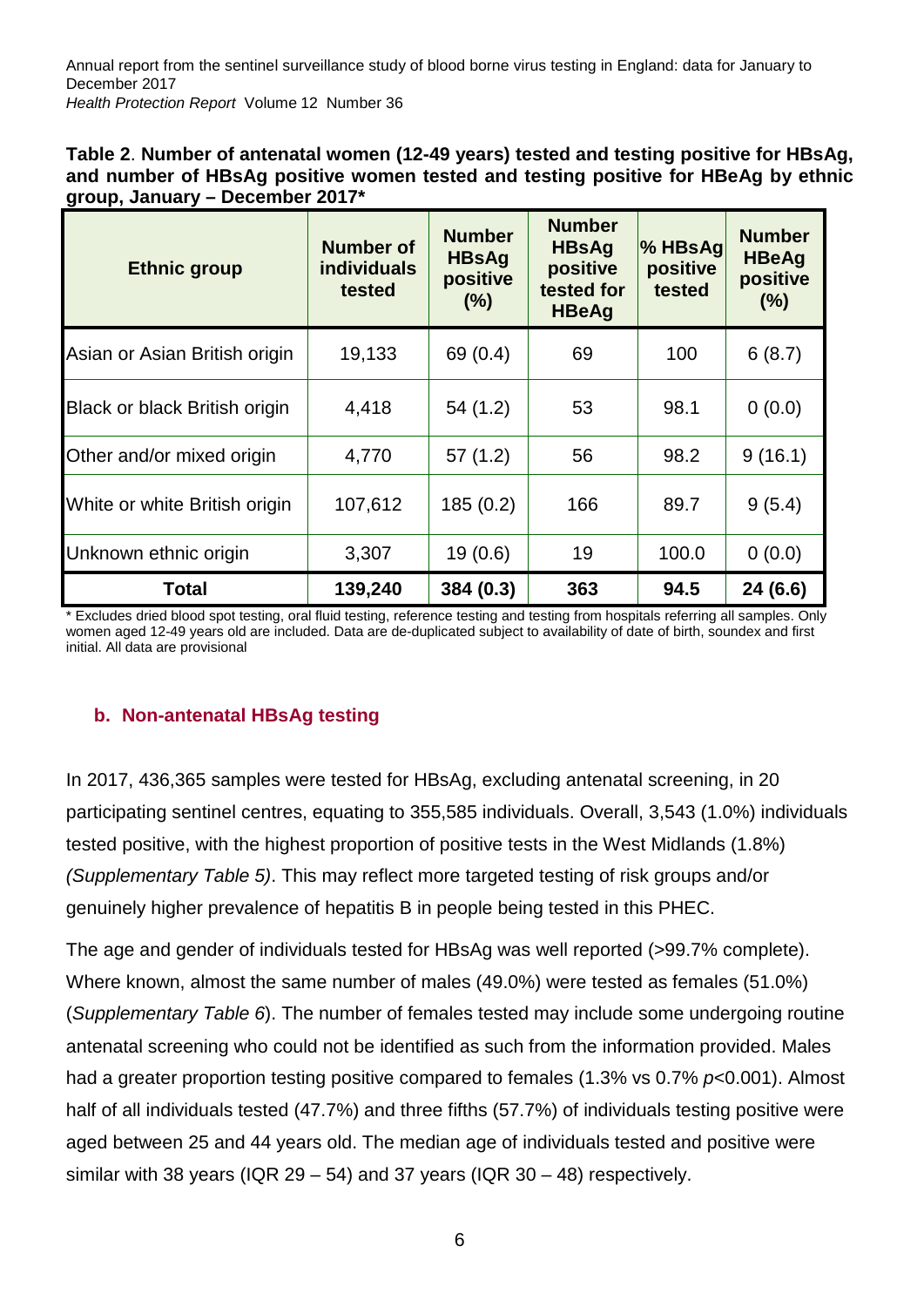Where known (n=436,085), the greatest proportion of samples tested for HBsAg were from general practice (24.4%), with a further 20.0% tested in other known hospital wards and 12.2% tested in renal services (table 3). The highest proportion of positive tests were among individual tested in specialist liver services, HIV services, unspecified wards and prisons (3.1%, 1.9%, 1.4% and 1.3% respectively).

| <b>Service type</b>                          | <b>Number of</b><br>tests | <b>Number of</b><br><b>individuals</b><br>tested | <b>Number</b><br>positive (%) |
|----------------------------------------------|---------------------------|--------------------------------------------------|-------------------------------|
| <b>Primary Care</b>                          |                           |                                                  |                               |
| Accident and emergency                       | 23,180                    | 20,538                                           | 147(0.7)                      |
| Drug dependency services                     | 1,440                     | 1,311                                            | 6(0.5)                        |
| <b>General practitioner</b>                  | 106,452                   | 99,731                                           | 1,108(1.1)                    |
| <b>GUM</b> clinic                            | 42,530                    | 40,255                                           | 490 (1.2)                     |
| Occupational health                          | 18,108                    | 17.383                                           | 82(0.5)                       |
| <b>Prison services</b>                       | 9,345                     | 8,575                                            | 115(1.3)                      |
| Pharmacy                                     | 25                        | 17                                               | 0(0.0)                        |
| Total primary care                           | 201,080                   | 187,810                                          | 1,948(1.0)                    |
| <b>Secondary Care</b>                        |                           |                                                  |                               |
| <b>Fertility services</b>                    | 22,892                    | 20,270                                           | 117(0.6)                      |
| General medical / surgical<br>departments    | 16,005                    | 12,589                                           | 84(0.7)                       |
| Obstetrics and gynaecology                   | 22,558                    | 20,576                                           | 82(0.4)                       |
| Other ward type (known service) <sup>†</sup> | 86,884                    | 72,592                                           | 612(0.8)                      |
| Paediatric services                          | 5,951                     | 5,123                                            | 54(1.1)                       |
| Renal                                        | 52,999                    | 17,058                                           | 99(0.6)                       |
| Specialist HIV services                      | 778                       | 692                                              | 13 (1.9)                      |
| <b>Specialist liver services</b>             | 16,227                    | 13,114                                           | 402 (3.1)                     |
| Unspecified ward <sup>§</sup>                | 10,284                    | 8,801                                            | 127 (1.4)                     |
| Total secondary care                         | 235,005                   | 170,815                                          | 1,592(0.9)                    |
| Unknown <sup>#</sup>                         | 280                       | 259                                              | 3(1.2)                        |

**Table 3. Number of individuals tested, and testing positive for HBsAg in participating centres by service type (excluding antenatal testing), January – December 2017\***

\* Excludes dried blood spot, oral fluid, reference testing and testing from hospitals referring all samples. Data are de-duplicated subject to availability of date of birth, soundex and first initial. All data are provisional. An individual can test in more than one service type. The proportion positive is calculated using number of individuals. Number of tests includes all tests until a person is diagnosed positive, no tests are counted after a positive test, a person can be counted more than once.

† Other ward types includes cardiology, coroner, dermatology haematology, ultrasound, x-ray.

§ These are hospital services which are currently being investigated to identify specific service type, and may include any of the secondary care services mentioned above.

# These services are currently being investigated to identify specific service type, where possible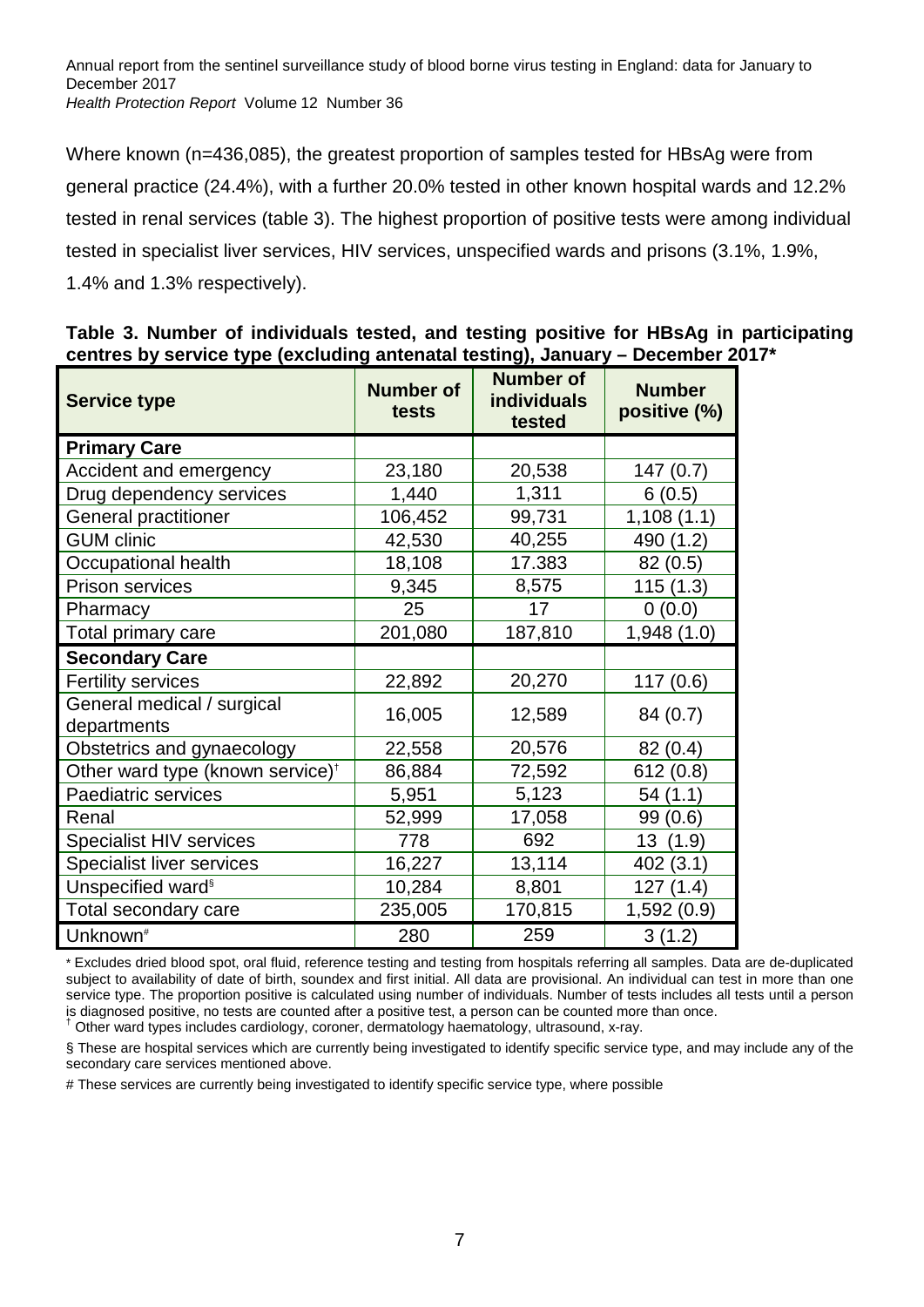86.2% of individuals tested for HBsAg were classified as belonging to one of four broad ethnic groups (n=306,596) (table 4). Most individuals of unknown ethnic origin were tested by GUM clinics, from which only minimal demographic data are available, resulting in poor ethnic classification. The majority of individuals were classified as being of white or white British ethnic origin (78.7%), a further 13.6% were classified as Asian or Asian British origin, 4.1% were classified as black or black British origin and 3.6% were classified as other and/or mixed ethnic origin. The proportion positive varied by ethnic group; 5.0% of individuals of other and/or mixed ethnicity tested positive compared to 3.6% of black or black British origin individuals, 1.5% of Asian or Asian British origin individuals and 0.5% of white or white British origin individuals.

**Table 4**. **Number of individuals tested, and testing positive for HBsAg in participating centres by ethnic group (excluding antenatal testing), January – December 2017\***

| <b>Ethnic group</b>           | <b>Number of tests</b> | <b>Number of</b><br>individuals tested | <b>Number positive (%)</b> |
|-------------------------------|------------------------|----------------------------------------|----------------------------|
| Asian or Asian British origin | 53,499                 | 41,654                                 | 637(1.5)                   |
| Black or black British origin | 16,005                 | 12,516                                 | 454 (3.6)                  |
| Other and/or mixed origin     | 13,021                 | 11,140                                 | 554(5.0)                   |
| White or white British origin | 300,588                | 241,286                                | 1,277(0.5)                 |
| Unknown ethnic origin         | 53,252                 | 48,989                                 | 621(1.3)                   |
| <b>Total</b>                  | 436,365                | 355,585                                | 3,543(1.0)                 |

\* Excludes dried blood spot, oral fluid, reference testing and testing from hospitals referring all samples. Data are de-duplicated subject to availability of date of birth, soundex and first initial. All data are provisional. The proportion positive is calculated using number of individuals. Number of tests includes all tests until a person is diagnosed positive, no tests are counted after a positive test, a person can be counted more than once.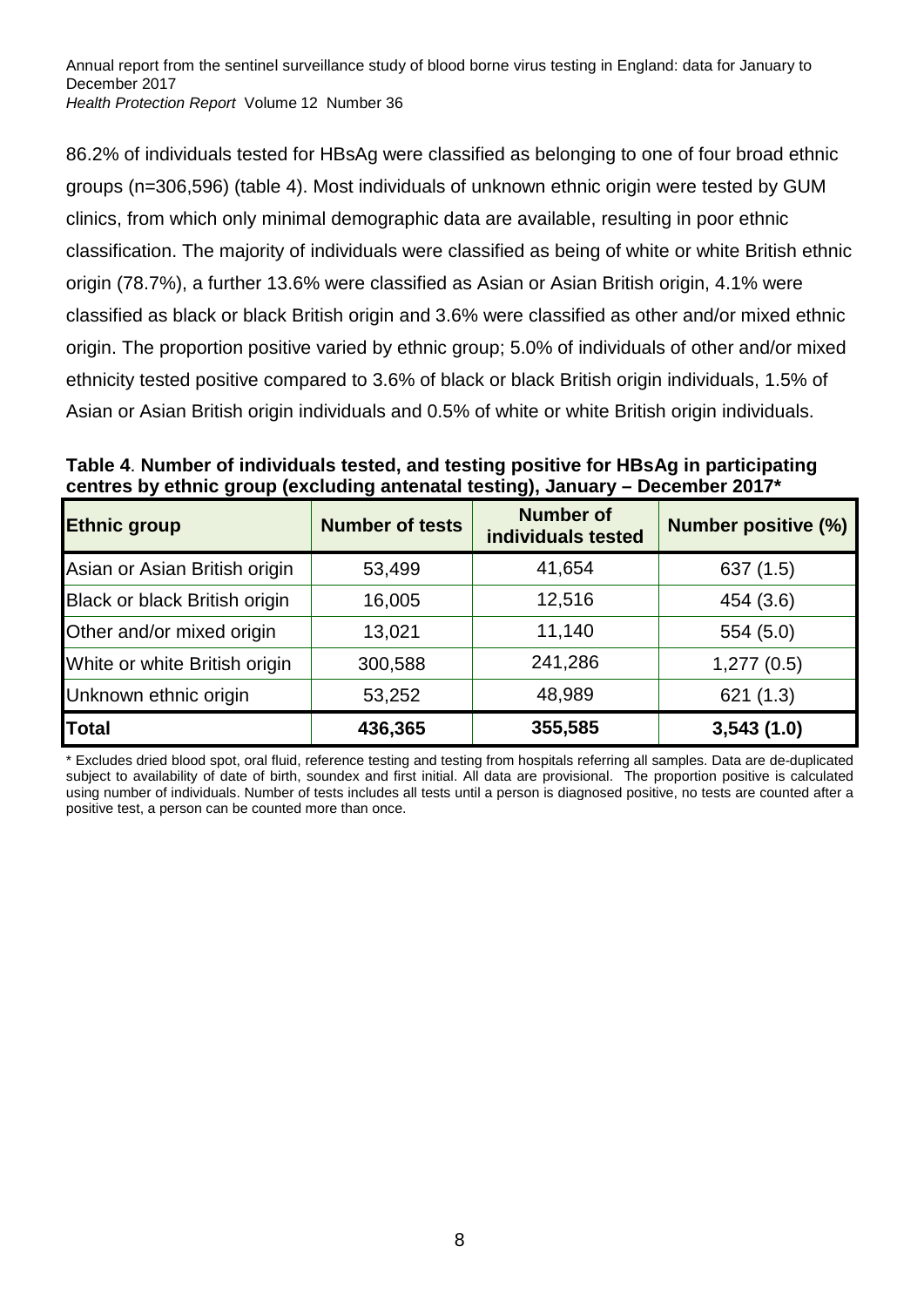# **3. Hepatitis C antibody testing**

Sentinel surveillance collects data on testing for hepatitis C-specific antibodies (anti-HCV), a marker of ever having a hepatitis C infection. It is important to note that no laboratory methods are currently available to distinguish definitively between acute or chronic hepatitis C virus infections. Therefore, positive anti-HCV results do not therefore necessarily represent incident or current infections, with a HCV PCR test required to identify a current infection.

In 2017, 418,199 samples were tested for anti-HCV in 18 participating sentinel centres, equating to 347,440 individuals. Overall, 4,982 (1.4%) individuals tested positive. This varied by PHEC with the highest proportion of positive tests were from the South West (1.8%) (*Supplementary Table 7)*. This may reflect more targeted testing of risk groups and/or genuinely higher prevalence of hepatitis C in people being tested in this PHEC. Of those individuals testing positive for anti-HCV (n=4,982), 1,175 were tested for HCV RNA test by PCR before their anti-HCV positive test and 2,780 were tested for HCV RNA on the same day or after their anti-HCV positive test. Among persons HCV RNA tested after a positive anti-HCV test, 78.0% (n=2,167) were positive, of whom 49.1% (n=1063) had a HCV genotype recorded; 46.0% were genotype 1, with a further 44.2% genotype 3.

Age and gender were well reported (>99.7% complete). Where known, slightly more males (55.5%) were tested than females (*Supplementary Table 8*). Over half (61.7%) of all individuals tested and almost three quarters (75.4%) testing positive were aged between 25 and 54 years old. A greater proportion of males tested positive compared to females (1.8% vs 1.0% respectively, *p*<0.001). The median age of those tested was 39 years (IQR 29 – 54 years), whereas the median age of those tested positive was 43 years (IQR 34 – 53 years).

Where known (n=417,968), the greatest proportion of samples tested for anti-HCV were from general practice (21.6%), with a further 19.5% from other known hospital wards and 17.9% from GUM clinics (table 5), . The highest proportion of positive tests were among individuals testing in specialist drug services (9.2%) and prison services (8.0%).

9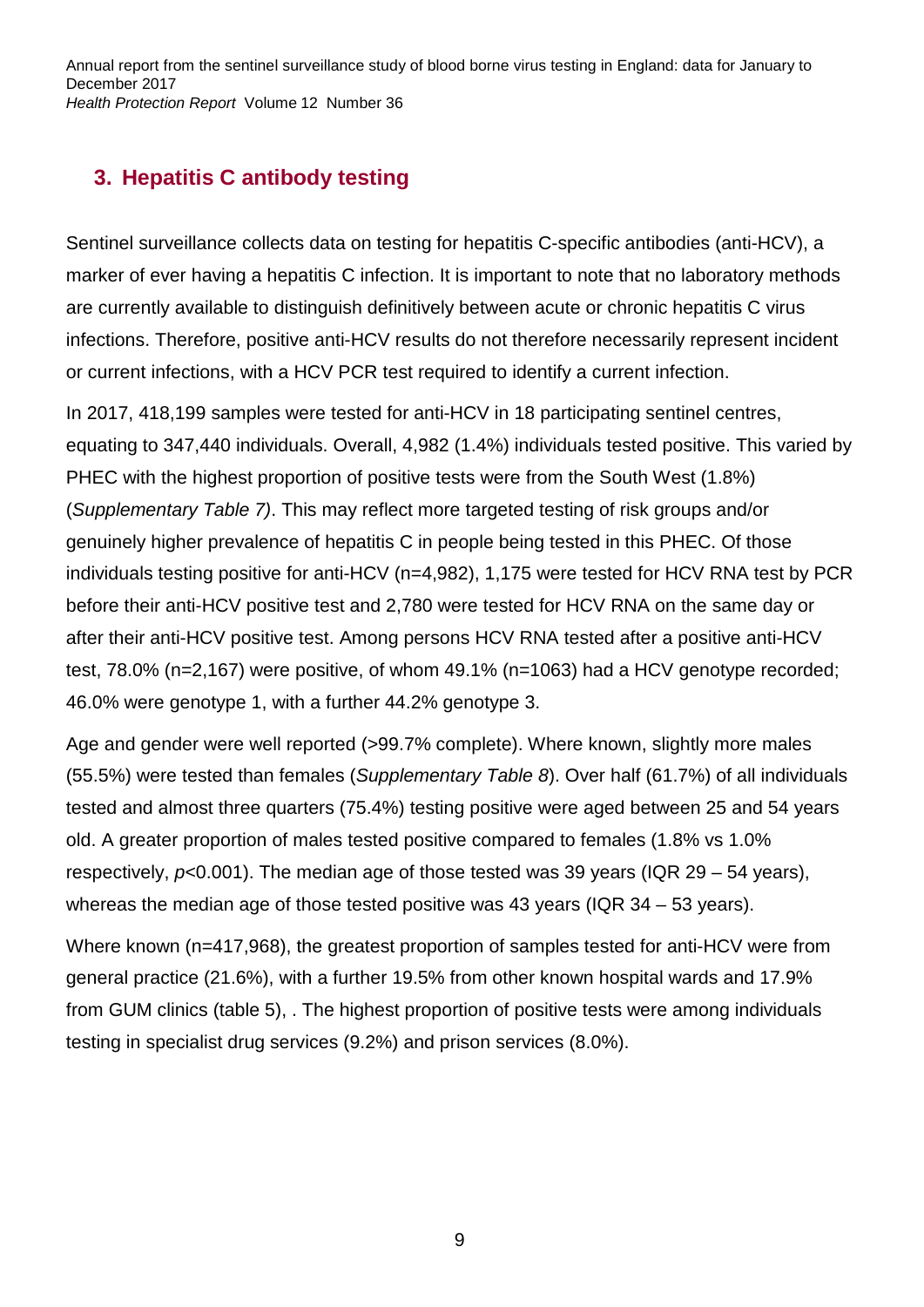| <b>Service type</b>                          | <b>Number</b><br>of tests | <b>Number of</b><br><b>Individuals</b><br>tested | <b>Number</b><br>positive (%) |
|----------------------------------------------|---------------------------|--------------------------------------------------|-------------------------------|
| <b>Primary Care</b>                          |                           |                                                  |                               |
| Accident and emergency                       | 21,631                    | 19,509                                           | 339(1.7)                      |
| Drug dependency services                     | 1,187                     | 1,105                                            | 102 (9.2)                     |
| <b>General practitioner</b>                  | 90,171                    | 85,253                                           | 1,312(1.5)                    |
| <b>GUM clinic</b>                            | 74,887                    | 62,652                                           | 673 (1.1)                     |
| Occupational health                          | 16,506                    | 15,307                                           | 34(0.2)                       |
| <b>Prison services</b>                       | 8,750                     | 8,171                                            | 655(8.0)                      |
| Pharmacy                                     | 19                        | 15                                               | 0(0.0)                        |
| Total primary care                           | 213,151                   | 192,012                                          | 3,115(1.6)                    |
| <b>Secondary Care</b>                        |                           |                                                  |                               |
| Antenatal                                    | 6,644                     | 6,208                                            | 54 (0.9)                      |
| <b>Fertility services</b>                    | 20,077                    | 18,342                                           | 52(0.3)                       |
| General medical / surgical departments       | 14,419                    | 11,707                                           | 216(1.8)                      |
| Obstetrics and gynaecology                   | 9,907                     | 8,647                                            | 32(0.4)                       |
| Other ward type (known service) <sup>†</sup> | 81,342                    | 70,434                                           | 909(1.3)                      |
| Paediatric services                          | 4,807                     | 4,066                                            | 25(0.6)                       |
| Renal                                        | 39,987                    | 16,255                                           | 79 (0.5)                      |
| <b>Specialist HIV services</b>               | 2,633                     | 2,099                                            | 49 (2.3)                      |
| <b>Specialist liver services</b>             | 15,176                    | 12,430                                           | 287(2.3)                      |
| Unspecified ward <sup>§</sup>                | 9,825                     | 8,496                                            | 158 (1.9)                     |
| Total secondary care                         | 204,817                   | 158,684                                          | 1,861(1.2)                    |
| Unknown <sup>#</sup>                         | 231                       | 216                                              | 6(2.8)                        |

#### **Table 5. Number of individuals tested, and testing positive for anti-HCV in participating centres by service type, January – December 2017\***

\* Excludes dried blood spot, oral fluid, reference testing and testing from hospitals referring all samples. Individuals aged less than one year are excluded since positive tests in this age group may reflect the presence of passively-acquired maternal antibody rather than true infection. Data are de-duplicated subject to availability of date of birth, soundex and first initial. All data are provisional. An individual can test in more than one service type. The proportion positive is calculated using number of individuals. Number of tests includes all tests until a person is diagnosed positive, no tests are counted after a positive test, a person can be counted more than once.

† Other ward types includes cardiology, coroner, dermatology haematology, ultrasound, x-ray

§ These are hospital services which are currently being investigated to identify specific service type, and may include any of the secondary care services mentioned above.

# These services are currently being investigated to identify specific service type, where possible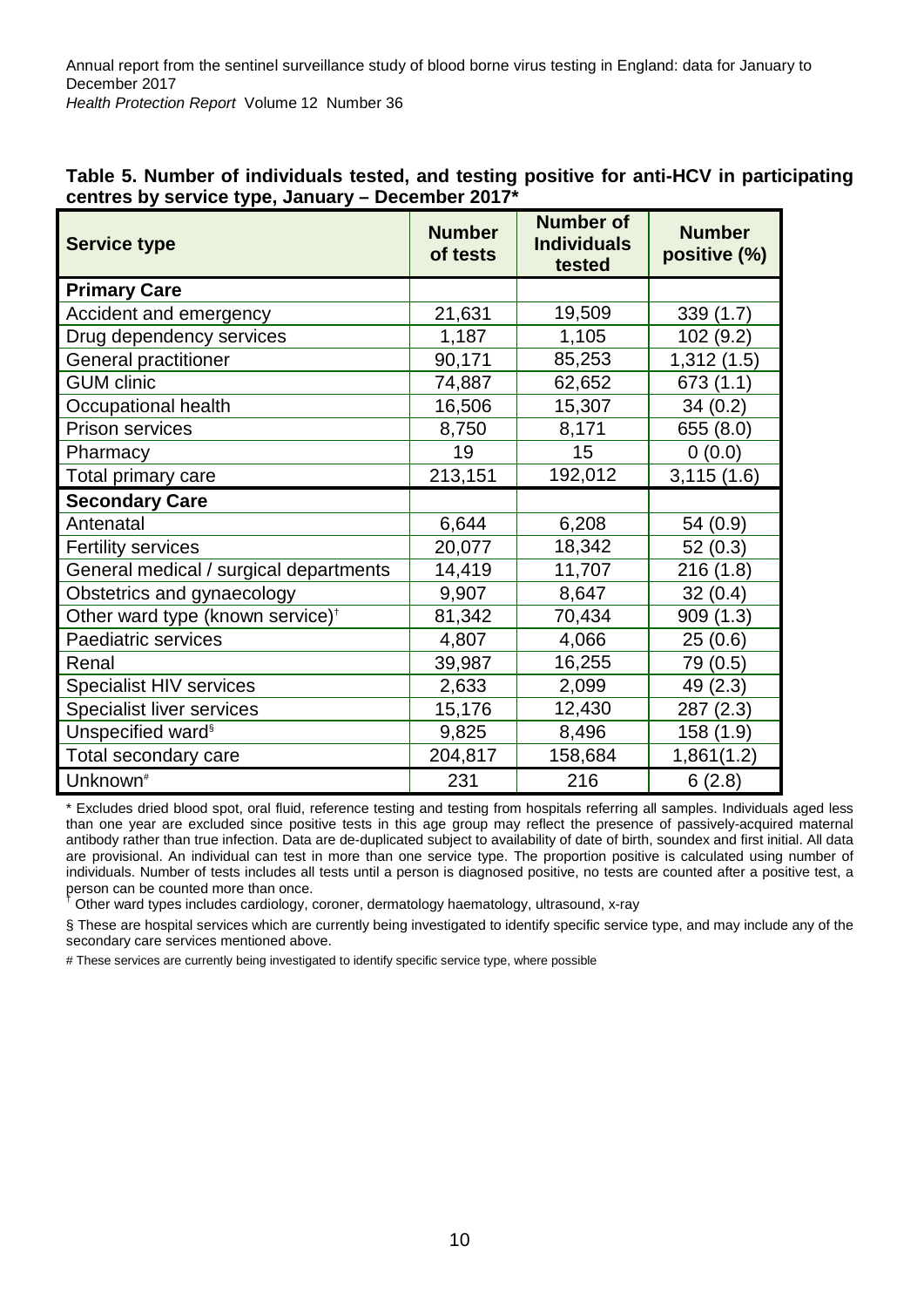Most individuals tested for anti-HCV were classified as belonging to one of four broad ethnic groups (n=282,042) (table 6). The majority of individuals were classified as being of white or white British ethnic origin (78.8%), a further 13.5% were classified as Asian or Asian British origin, 4.1% were classified as black or black British origin and 3.6% were classified as other and/or mixed ethnic origin. The proportion positive varied slightly by ethnic group: 1.6% in white or white British origin individuals, 1.2% in individuals of Asian or Asian British ethnic origin tested positive, 0.9% in other or mixed ethnic origin individuals and 0.5% in black or black British origin individuals.

**Table 6**. **Number of individuals tested, and testing positive for anti-HCV in participating centres by ethnic group, January – December 2017\***

| <b>Ethnic group</b>           | <b>Number of tests</b> | <b>Number of</b><br><b>Individuals tested</b> | <b>Number positive (%)</b> |
|-------------------------------|------------------------|-----------------------------------------------|----------------------------|
| Asian or Asian British origin | 45,547                 | 38,116                                        | 471 (1.2)                  |
| Black or black British origin | 14,150                 | 11,462                                        | 57(0.5)                    |
| Other and/or mixed origin     | 11,425                 | 10,082                                        | 90(0.9)                    |
| White or white British origin | 269,776                | 222,382                                       | 3,630(1.6)                 |
| Unknown ethnic origin         | 77,301                 | 65,398                                        | 734(1.1)                   |
| Total                         | 418,199                | 347,440                                       | 4,982 (1.4)                |

Excludes dried blood spot testing, oral fluid testing, reference testing and testing from hospitals referring all samples. Excludes individuals aged less than one year, in whom positive tests may reflect the presence of passively-acquired maternal antibody rather than true infection. Data are de-duplicated subject to availability of date of birth, soundex and first initial. All data are provisional. The proportion positive is calculated using number of individuals. Number of tests includes all tests until a person is diagnosed positive, no tests are counted after a positive test, a person can be counted more than once.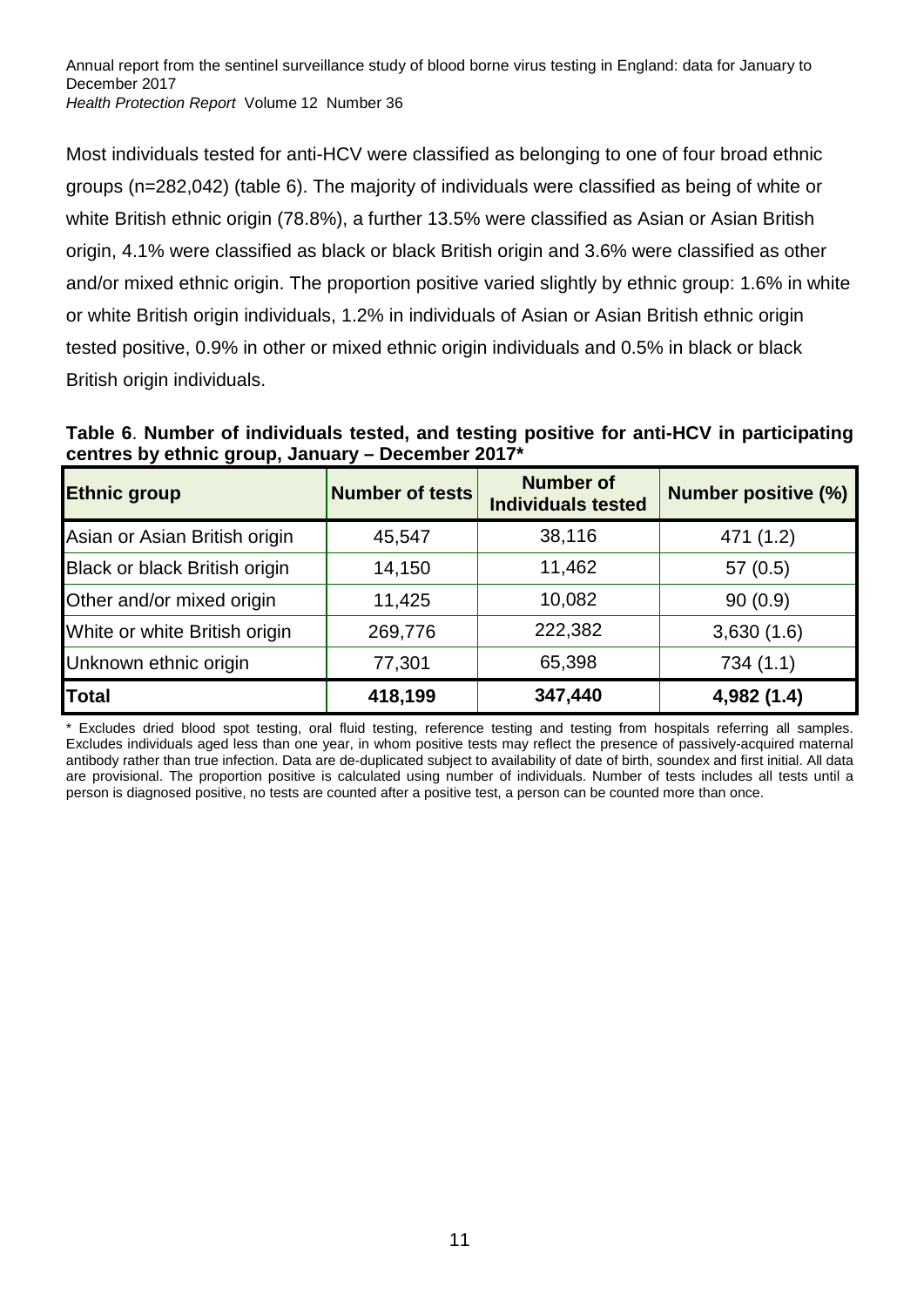## **4. Hepatitis D total antibody testing**

Sentinel surveillance collects data on testing for hepatitis D-specific total antibody (HDV TA) and A-specific IgM antibody (anti-HDV IgM), a marker of acute hepatitis D infection. Seven sentinel laboratories provide hepatitis D testing facilities. Given the small number of tests individuals tested for HDV TA and/or HDV IgM are aggregated, and therefore do not necessarily represent incident infections, and be interpreted accordingly. Data are shown by region of the requesting service.

In 2017, 4,255 individuals were tested at least once for HDV TA and/or HDV IgM, and 129 (3.0%) individuals tested positive, this varied by PHEC with the highest proportion of positive tests in the North West (5.0%) and West Midlands (5.0%), (*Supplementary table 9)*.

The age and gender of individuals tested for hepatitis D was well reported (>99.0% complete). Where known, slightly more males were tested than females (53.5%). The proportion of males and females testing positive was similar (3.3% and 2.6% respectively, p=0.2). Three-fifths of all individuals tested (62.3%) and three-quarters of individuals positive (69.8%) were aged between 25 and 44 years old. The median age of individuals tested was 37 years (IQR 30 – 47) and the median age of individuals testing positive was 36 years (IQR 30 – 44).

Where known (n=4,324), four-fifths of individuals were tested by a hospital which referred all hepatitis D samples to a sentinel centre (81.4%). In these cases the service that originally requested the test could not be determined.

Most individuals tested for hepatitis D were classified as belonging to one of four broad ethnic groups (n=3,845). Almost half of individuals were classified as being of white or white British ethnic origin (45.5%), a further 23.8% were classified as Asian or Asian British ethnic origin, 19.0% were classified as other and/or mixed origin, and 11.7% were classified as black or black British origin (table 7). The proportion positive varied by ethnic group; 0.3% of other or mixed ethnic origin individuals tested positive compared to 4.4% of persons Asian or Asian British, 3.4% of white or white British origin individuals, and 2.0% of individuals of black or black British ethnic origin.

12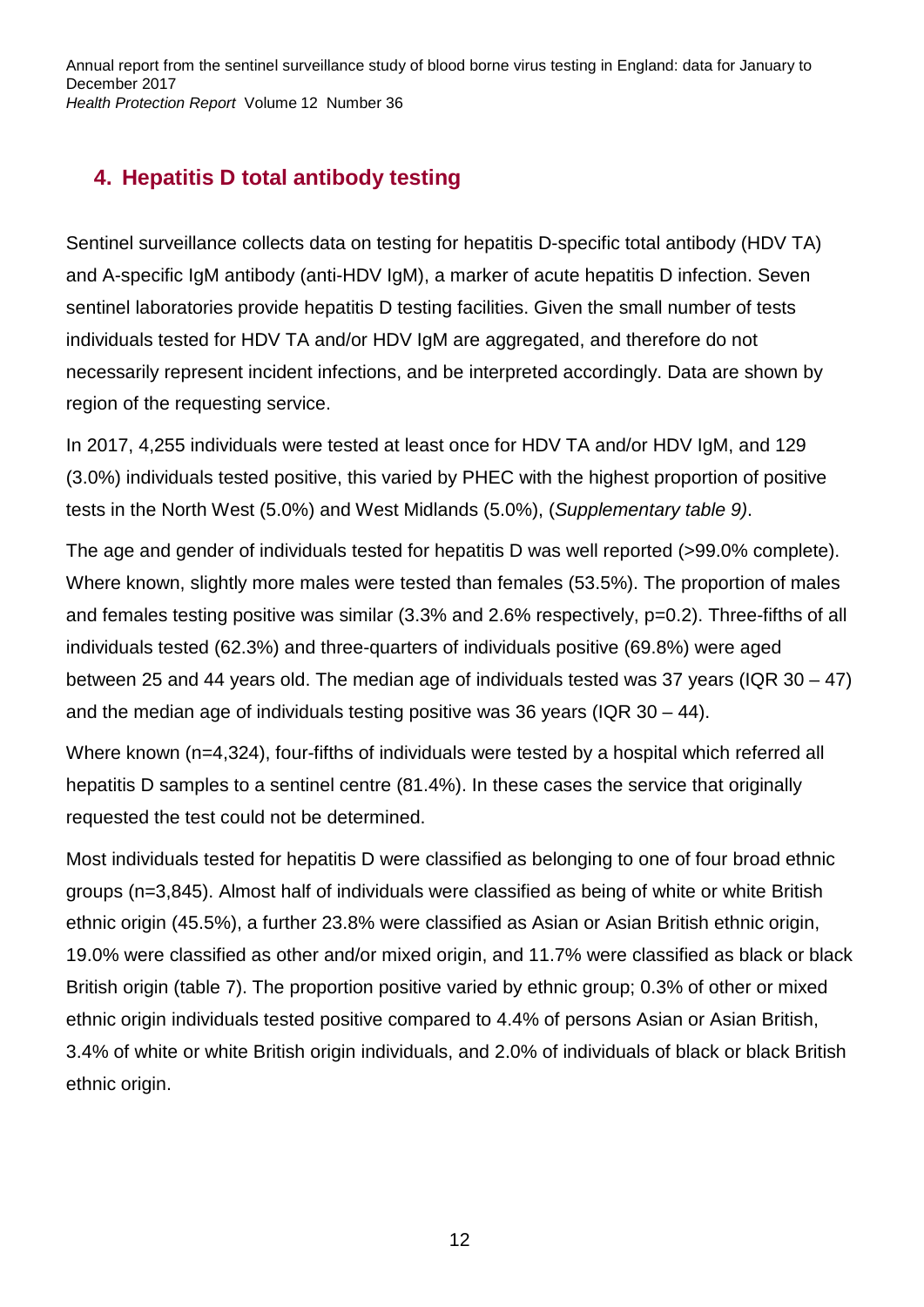| Table 7. Number of individuals tested, and testing positive, for HDV-TA and/or HDV IgM |  |
|----------------------------------------------------------------------------------------|--|
| in participating centres by ethnic group, January – December 2017*                     |  |

| <b>Ethnic group</b>           | <b>Number of</b><br>individuals tested | <b>Number positive (%)</b> |
|-------------------------------|----------------------------------------|----------------------------|
| Asian or Asian British origin | 917                                    | 40 $(4.4)$                 |
| Black or black British origin | 451                                    | 9(2.0)                     |
| Other and/or mixed origin     | 729                                    | 2(0.3)                     |
| White or white British origin | 1,748                                  | 60 (3.4)                   |
| Unknown ethnic origin         | 410                                    | 18(4.4)                    |
| <b>Total</b>                  | 4,255                                  | 129(3.0)                   |

\* Data are de-duplicated subject to availability of date of birth, soundex and first initial. All data are provisional.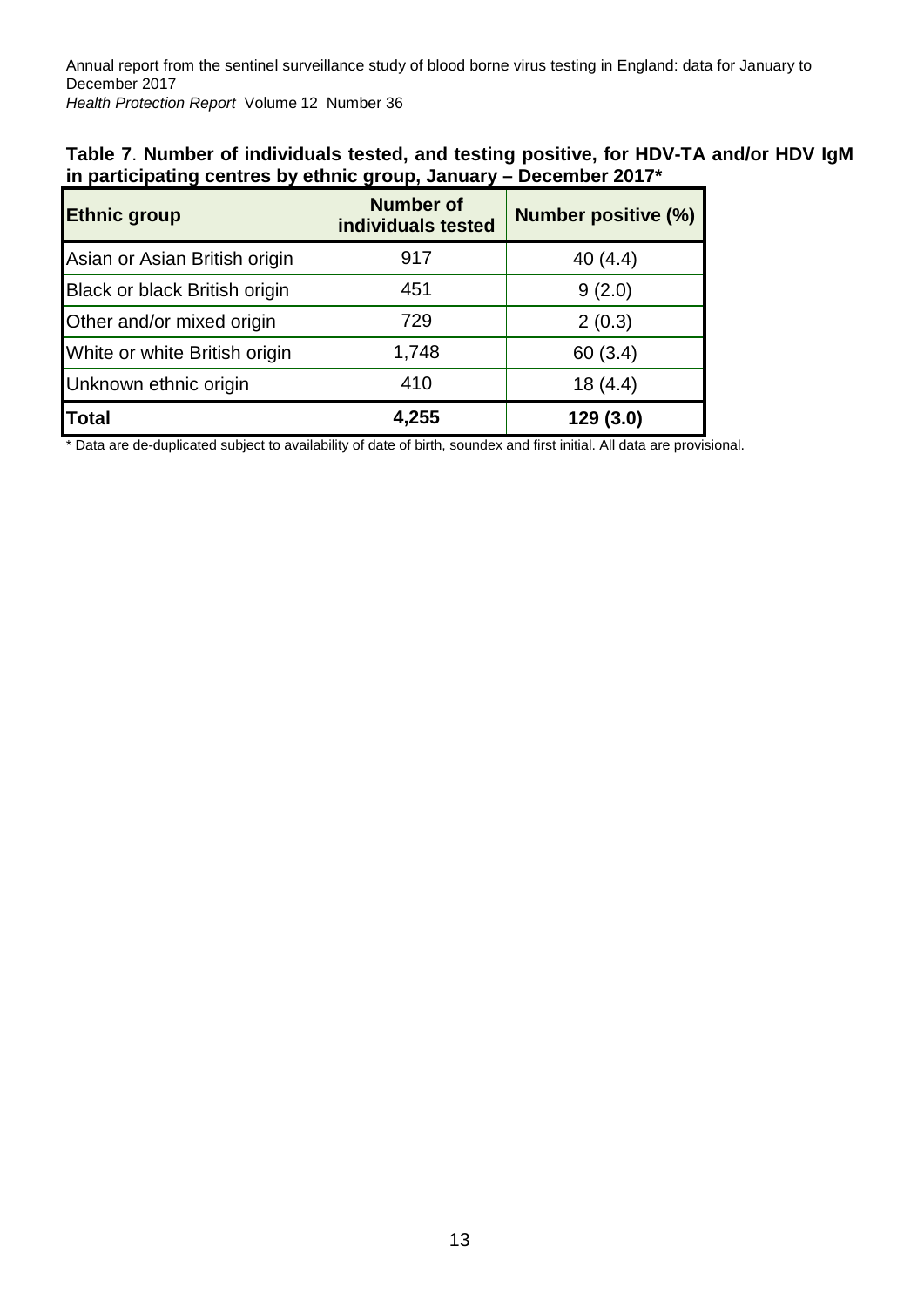# **5. Hepatitis E IgM testing**

Sentinel surveillance collects data on testing for hepatitis E-specific IgM antibody (anti-HEV IgM), a marker of acute hepatitis E infection. Recent HEV testing guidelines and increased disease awareness have resulted in more sentinel laboratories testing for HEV.

In 2017, 20,861 individuals were tested at least once for anti-HEV IgM. Overall, 614 (2.9%) individuals tested positive, although this varied by PHEC with the highest proportion of positive tests in the North West (25.8%)(*Supplementary Table 10)*.

The age and gender of individuals tested for anti-HEV IgM was well reported (>99.3% complete). Where known, a similar number of males and females were tested (52.3% male). A greater proportion of males tested positive compared to females (3.5 % vs. 2.4% respectively, *p*<0.001). Almost half (47.2%) of all individuals tested and one third (38.5%) of individuals testing positive were aged between 25 and 54 years old. The median age of individuals tested was 50 years (IQR 33 – 64) and the median age of individuals testing positive was 58 years (IQR 43 – 68).

Overall 4.6% (252/5,463) of males aged 50 or over tested positive for HEV, compared to 2.2% (117/5,225) among those under the age of 50. A similar pattern was seen among females, where 3.1% (149/4836) of females aged 50 or over tested positive compared to 1.7% (81/4901) among those under the age of 50.

Where known (n=20,736), most individuals were tested by a hospital which referred all anti-HEV IgM samples to a sentinel centre (64.2%). In these cases the original service that initially requested the test could not be determined.

Most individuals tested for anti-HEV IgM were classified as belonging to one of four broad ethnic groups (n=19,938). The majority of individuals were classified as being of white or white British ethnic origin (83.8%), a further 12.9% were classified as Asian or Asian British origin, 1.9% were classified as other and/or mixed ethnic origin, and 1.5% were classified as black or black British origin (table 8). The proportion positive varied by ethnic group; 3.0% of individuals of white or white British origin tested positive compared to 2.8% of Asian or Asian British origin individuals, 1.6% of other or mixed ethnic origin and 1.0% of black or black British origin.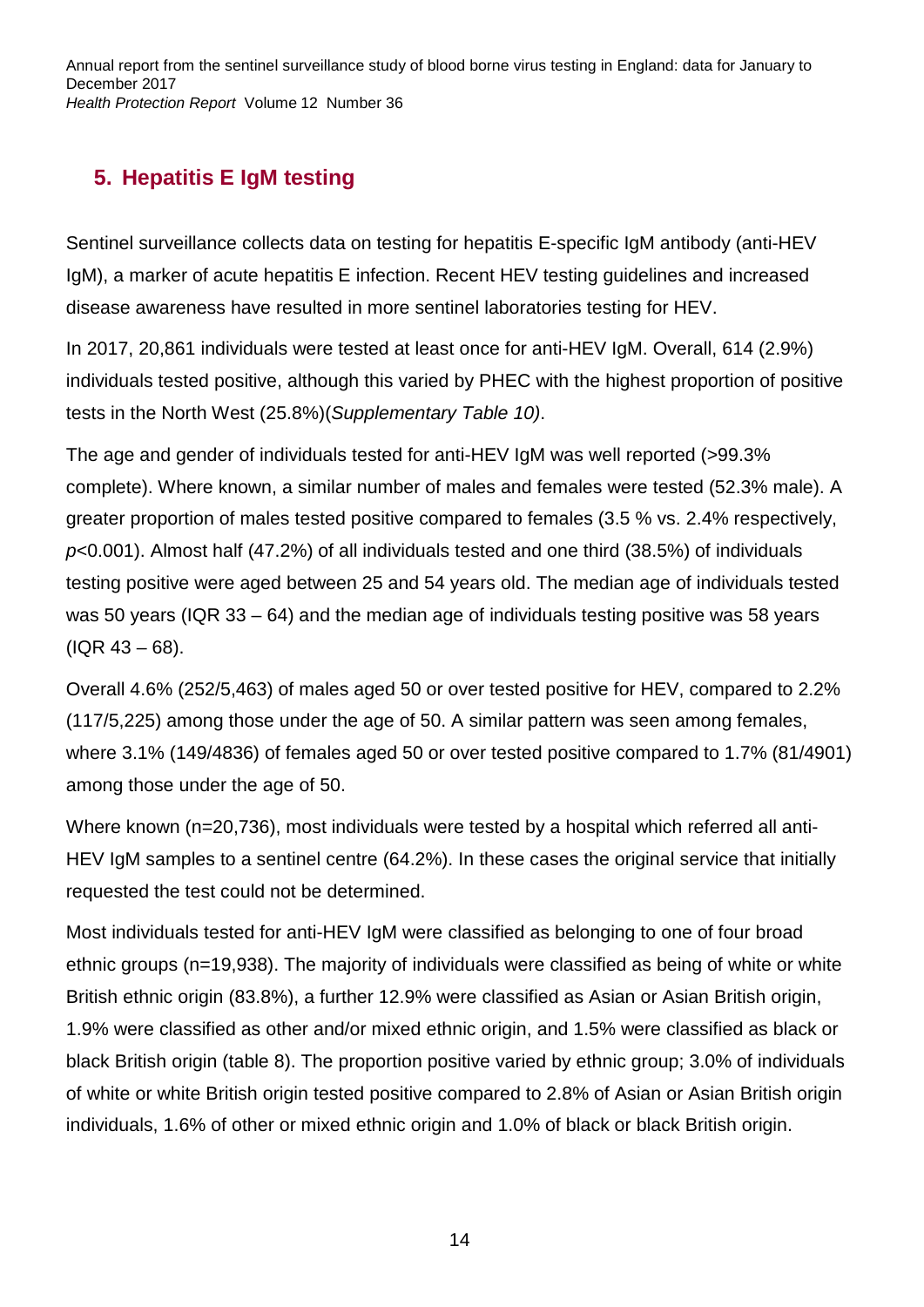| Table 8. Number of individuals tested, and testing positive, HEV IgM in participating |
|---------------------------------------------------------------------------------------|
| centres by ethnic group, January – December 2017*                                     |

| <b>Ethnic group</b>                  | <b>Number of</b><br>individuals tested | <b>Number positive (%)</b> |
|--------------------------------------|----------------------------------------|----------------------------|
| Asian or Asian British origin        | 2,568                                  | 71(2.8)                    |
| <b>Black or black British origin</b> | 298                                    | 3(1.0)                     |
| Other and/or mixed origin            | 370                                    | 6(1.6)                     |
| White or white British origin        | 16,702                                 | 504(3.0)                   |
| Unknown ethnic origin                | 743                                    | 30(4.0)                    |
| Total                                | 20,681                                 | 614 (2.9)                  |

\*Data are de-duplicated subject to availability of date of birth, soundex and first initial. All data are provisional.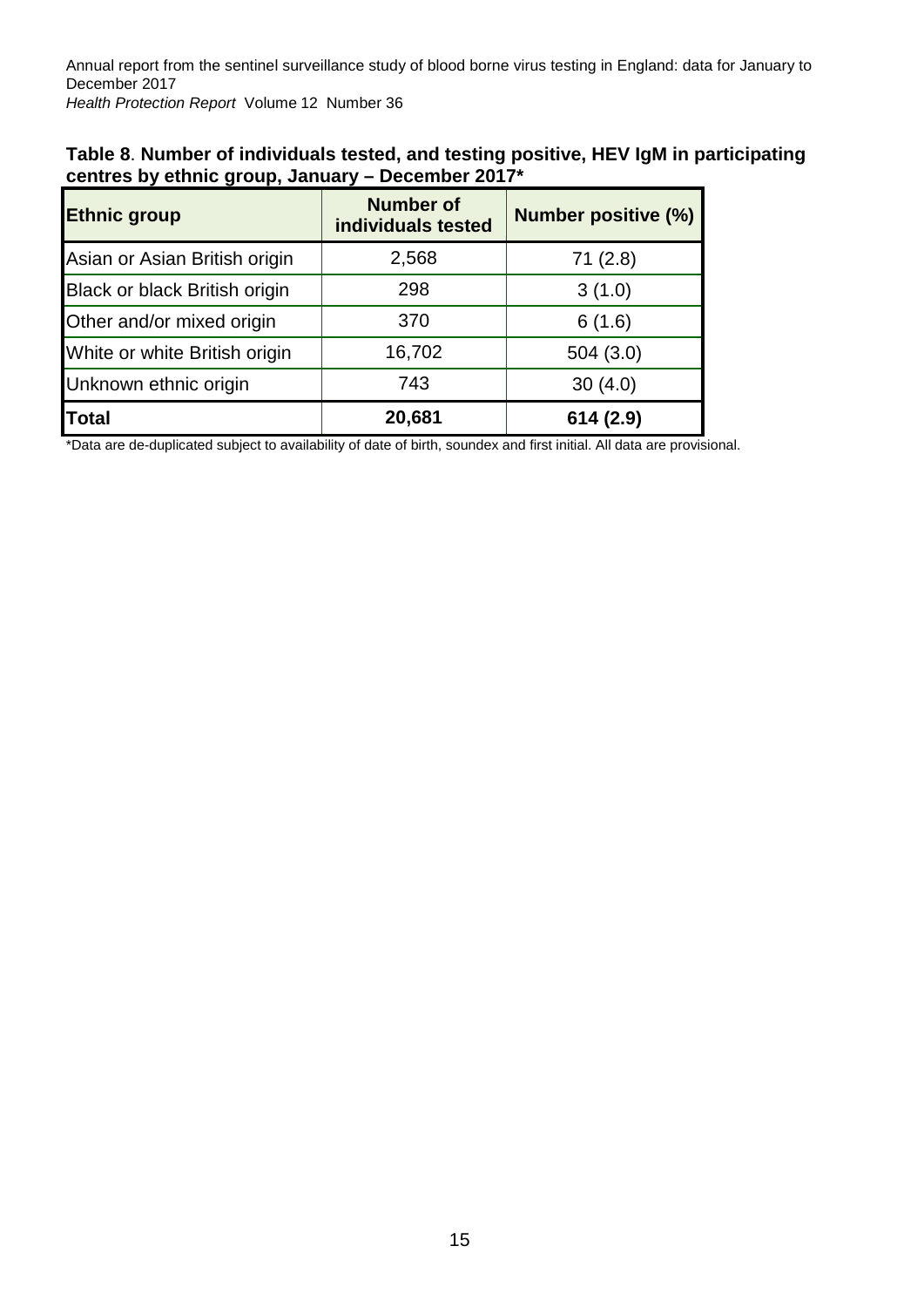### **6. HIV testing**

Sentinel surveillance collects data on testing for HIV. All pregnant women in the UK are offered HIV screening as part of their antenatal care. Data from the test request location and free-text clinical details field accompanying the test request were reviewed to distinguish individuals tested for HIV as part of routine antenatal screening (section 6a) from those tested in other settings and for other reasons (section 6b). It is possible that some women undergoing antenatal screening may not be identified as such and may therefore be included in section 6b as non-antenatal testing.

#### **a. Antenatal HIV screening**

In 2017, 122,060 women aged between 16 and 49 years old were identified as undergoing antenatal screening for HIV, representing 17.0% of all individuals tested for HIV in participating sentinel centres *(Supplementary Table 11)*. Overall, 122 (0.1%) of these women tested positive. The median age of women tested was 30 years (IQR 26 – 34) and the median age of women testing positive was 33 years (IQR 27 – 37).

#### **b. Non-antenatal HIV screening**

In 2017, 704,899 samples were tested for HIV, excluding antenatal screening, in 18 participating sentinel centres, equating to 597,720 individuals (adults aged 16 years and over). Overall, 3,273 (0.5%) individuals tested positive, although this varied by PHEC with the highest proportion of positive tests in the South West (14.3%), but only 7 persons were tested in this region *(Supplementary Table 12)*. The age and gender of adults tested for HIV was well reported (>99.7% complete). Where known, similar numbers of females (52.3%) were tested compared to males (*Supplementary Table 13*). The number of females tested may include some undergoing routine antenatal screening who could not be identified as such from the information provided. A greater proportion of males tested positive compared to females (0.9% vs 0.3% *p*<0.001). A third of all individuals tested and over one quarter of individuals testing positive were aged between 25 and 34 years old. The median age of individuals tested was 33 years (IQR 25 – 45) and the median age of individuals testing positive was 39 years (IQR 30 – 49).

16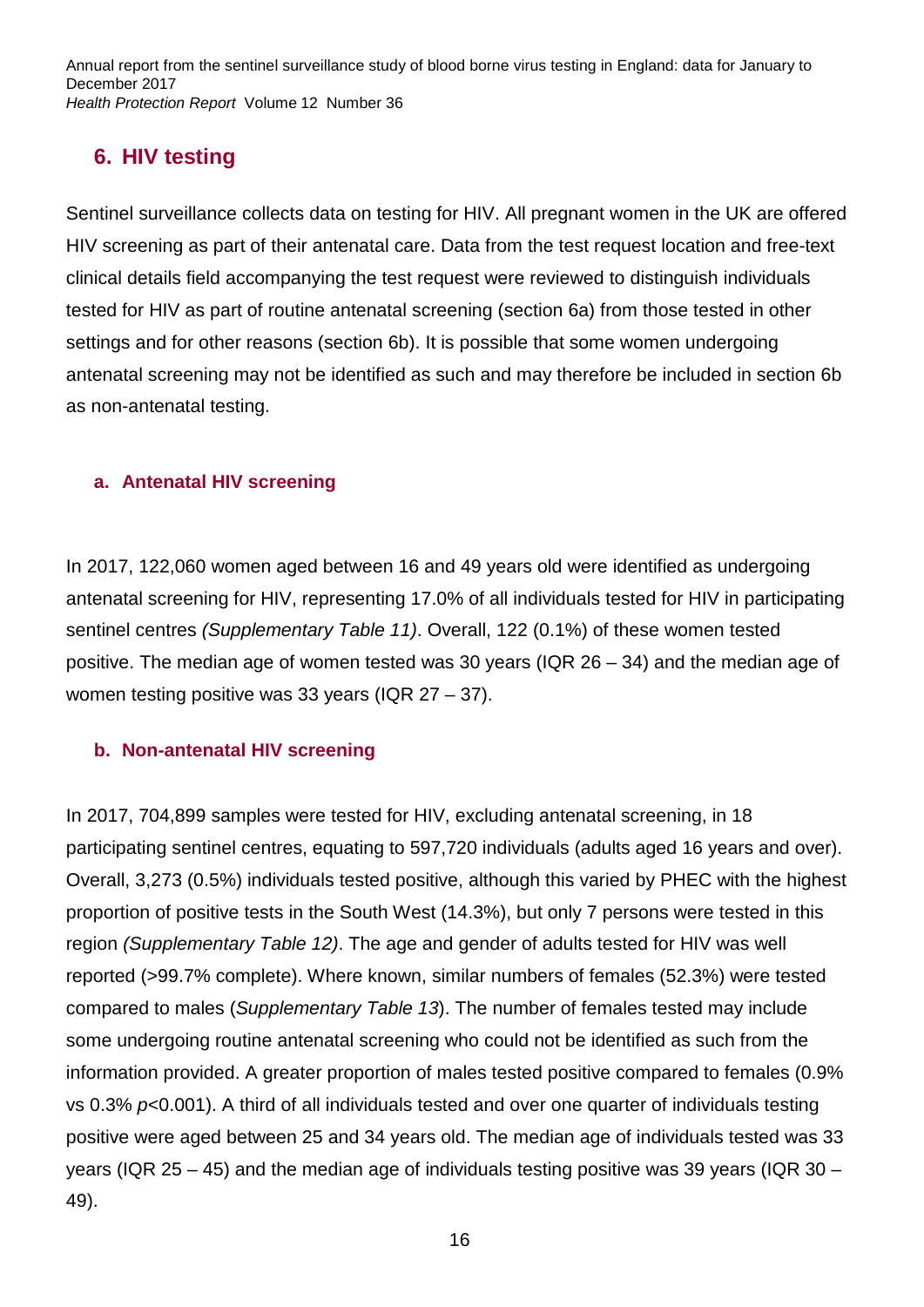Where known (n=704,015), the greatest proportion of samples tested for HIV were from GUM clinics (38.0%), with a further 15.1% tested in general practice, and 11.7% tested in other known hospital wards (table 9). The highest proportion of positive tests were among individuals tested in specialist HIV services, specialist liver services and unspecified wards (20.5%, 1.4% and 0.8% respectively).

**Table 9. Number of adults (16+ years old) tested and testing positive for HIV in participating centres by service type (excluding antenatal testing), January – December 2017\* † .**

| <b>Service type</b>                          | <b>Number</b><br>of tests | <b>Number of</b><br><b>individuals</b><br>tested | <b>Number</b><br>positive (%) |
|----------------------------------------------|---------------------------|--------------------------------------------------|-------------------------------|
| <b>Primary Care</b>                          |                           |                                                  |                               |
| Accident and emergency                       | 79,988                    | 70,215                                           | 471 (0.7)                     |
| Drug dependency services                     | 1,441                     | 1,296                                            | 1(0.1)                        |
| <b>General practitioner</b>                  | 106,438                   | 98,222                                           | 228(0.2)                      |
| <b>GUM clinic</b>                            | 267,273                   | 224,393                                          | 1,390(0.6)                    |
| Occupational health                          | 15,819                    | 14,920                                           | 31(0.2)                       |
| <b>Prison services</b>                       | 8,347                     | 7,759                                            | 37(0.5)                       |
| Total primary care                           | 479,306                   | 416,805                                          | 2,158(0.5)                    |
| <b>Secondary Care</b>                        |                           |                                                  |                               |
| <b>Fertility services</b>                    | 43,312                    | 36,569                                           | 121(0.3)                      |
| General medical / surgical departments       | 18,265                    | 15,408                                           | 94(0.6)                       |
| Obstetrics and gynaecology                   | 22,421                    | 20,466                                           | 27(0.1)                       |
| Other ward type (known service) <sup>†</sup> | 82,647                    | 72,160                                           | 294 (0.4)                     |
| Paediatric services                          | 3,978                     | 3,444                                            | 11(0.3)                       |
| Renal                                        | 24,922                    | 13,578                                           | 32(0.2)                       |
| Specialist HIV services                      | 1,480                     | 1,410                                            | 289 (20.5)                    |
| <b>Specialist liver services</b>             | 11,574                    | 9,550                                            | 130(1.4)                      |
| Unspecified ward <sup>§</sup>                | 15,664                    | 14,134                                           | 115(0.8)                      |
| Total secondary care                         | 224,263                   | 186,719                                          | 1,113(0.6)                    |
| Unknown <sup>#</sup>                         | 1330                      | 842                                              | 2(0.2)                        |

\* Excludes individuals aged under 16, antenatal screening, dried blood spot testing, oral fluid testing, reference testing and testing from hospitals referring all samples. Data are de-duplicated subject to availability of date of birth, soundex and first initial. All data are provisional. An individual can test in more than one service type. The proportion positive is calculated using number of individuals. Number of tests includes all tests until a person is diagnosed positive, no tests are counted after a positive test, a person can be counted more than once.

† Other ward types includes cardiology, coroner, dermatology haematology, ultrasound, x-ray.

§ These are hospital services which are currently being investigated to identify specific service type, and may include any of the secondary care services mentioned above.

# These services are currently being investigated to identify specific service type, where possible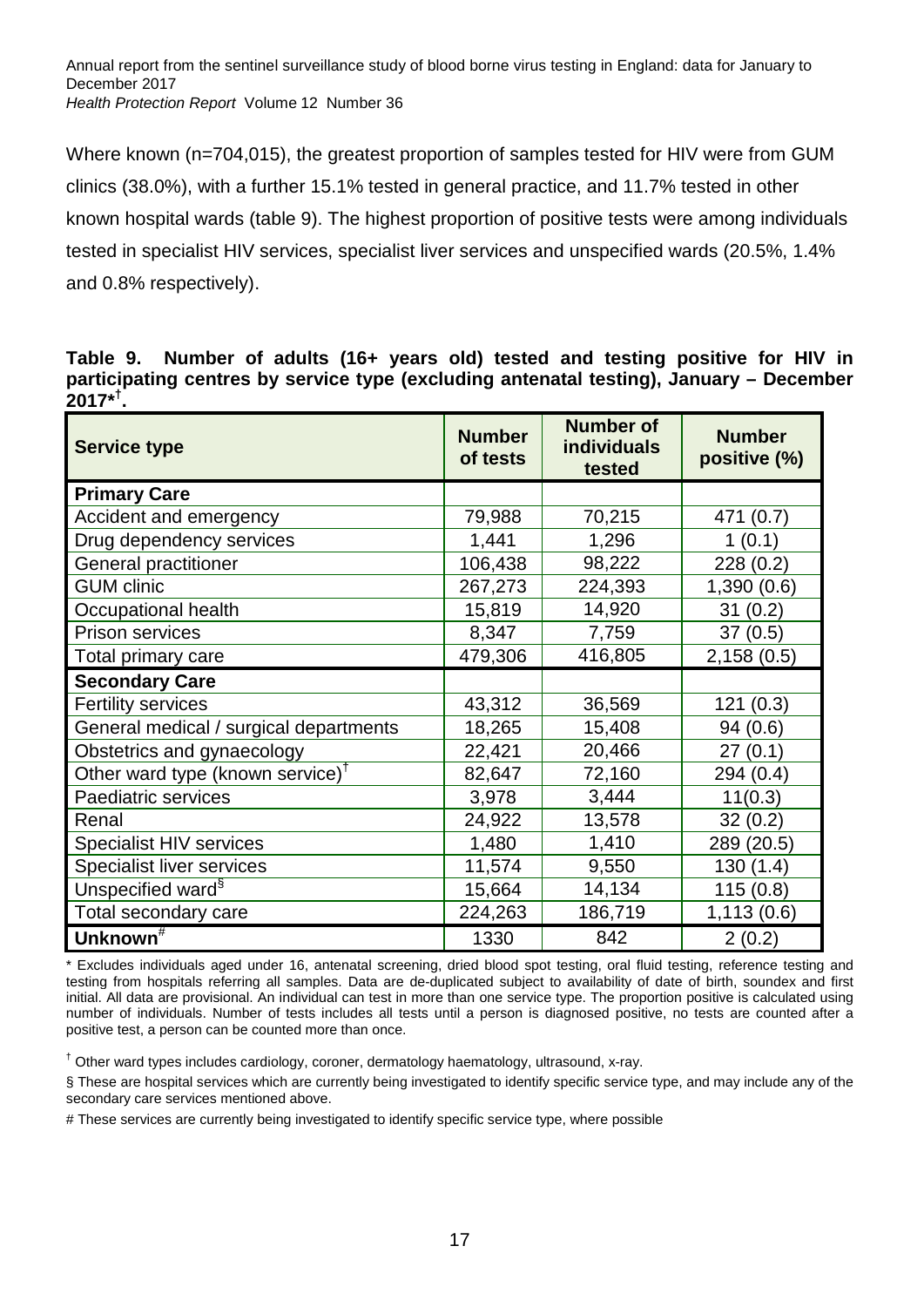Almost three fifths of adults tested for HIV were classified as belonging to one of four broad ethnic groups (n=364,808) (table 10). Where known, the majority of individuals were classified as being of white or white British ethnic origin (77.4%), a further 12.5% were classified as Asian or Asian British origin, 6.2% were classified as black or black British origin and 3.9% were classified as other and/or mixed ethnic origin. Most individuals of unknown ethnic origin were tested in GUM clinics, hence the lack of demographic information. The proportion positive varied by ethnic group; 1.3% of individuals of black or black British origin tested positive compared to 0.6% of individuals of white or white British origin, 0.5% of other and/or mixed origin individuals and 0.4% of Asian or Asian British origin individuals.

**Table 10**. **Number of adults (16+ years old) tested, and testing positive for HIV in participating centres by ethnic group (excluding antenatal testing), January – December 2017\***

| <b>Ethnic group</b>                  | Number of tests | <b>Number of</b><br>individuals tested | <b>Number positive (%)</b> |
|--------------------------------------|-----------------|----------------------------------------|----------------------------|
| Asian or Asian British origin        | 53,066          | 45,569                                 | 167(0.4)                   |
| <b>Black or black British origin</b> | 26,683          | 22,586                                 | 294(1.3)                   |
| Other and/or mixed origin            | 16,173          | 14,290                                 | 71(0.5)                    |
| White or white British origin        | 329,358         | 282,363                                | 1,673(0.6)                 |
| Unknown ethnic origin                | 279,619         | 232,912                                | 1,068(0.5)                 |
| Total                                | 704,899         | 597,720                                | 3,273(0.5)                 |

\* Excludes individuals aged under 16, antenatal screening, dried blood spot testing, oral fluid testing, reference testing and testing from hospitals referring all samples. Data are de-duplicated subject to availability of date of birth, soundex and first initial. All data are provisional. The proportion positive is calculated using number of individuals. Number of tests includes all tests until a person is diagnosed positive, no tests are counted after a positive test, a person can be counted more than once.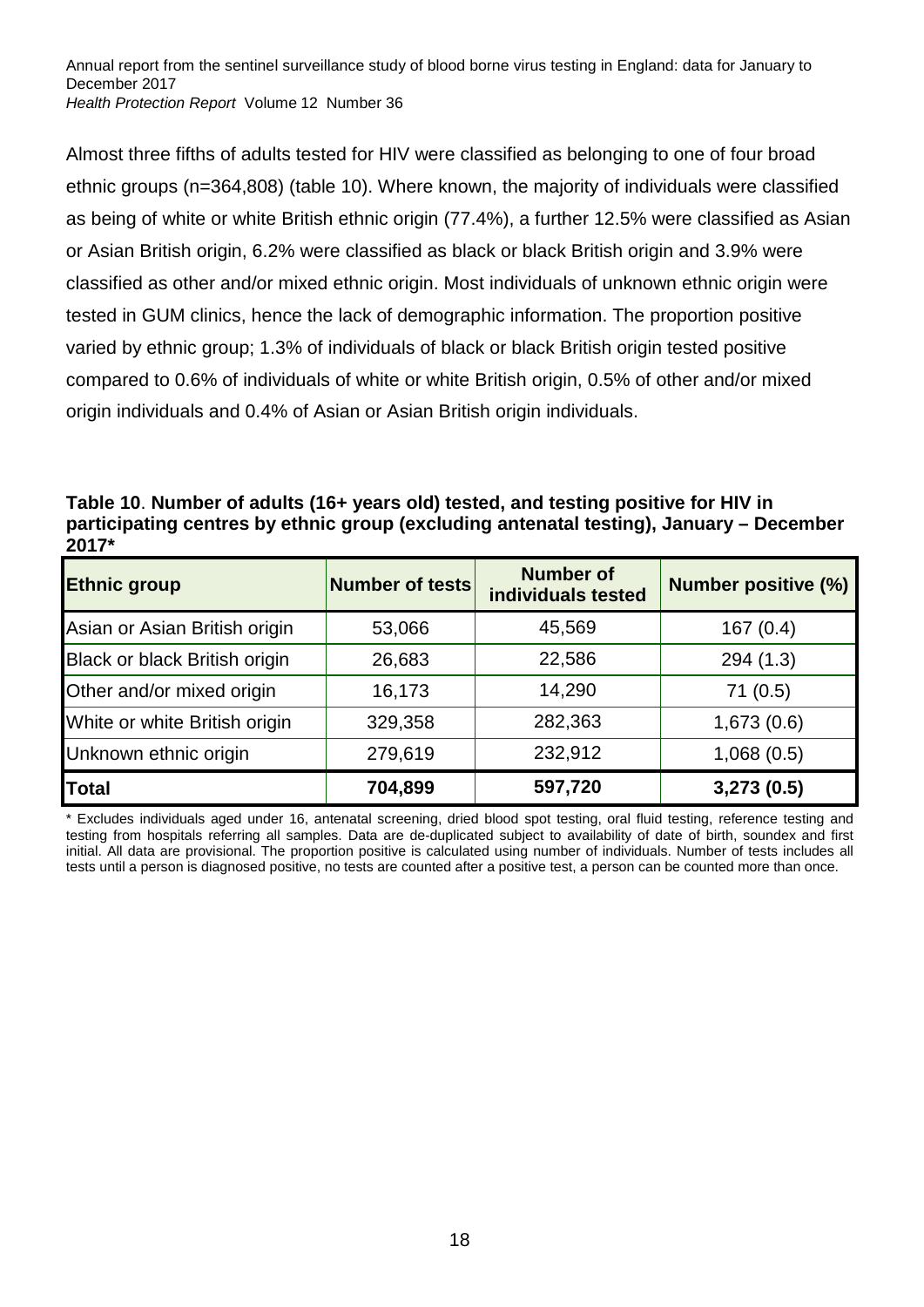# **7. HTLV testing**

In 2017, 11,933 individuals were tested at least once for HTLV-1 specific antibodies in 11 participating sentinel centres. Overall, 111 (0.9%) individuals tested positive, although this varied by PHEC with the highest proportion of positive tests in the South West (9.8%), although very few individuals were tested from this region, it is likely they tested due to the presentation of HTLV-like symptoms (*Supplementary Table 14*).

The age and gender of individuals tested for HTLV-1 was well reported (>96% complete) (*Supplementary Table* 15). Where known, slightly more males were tested than females (54.9% male), with no significant difference in the proportion of females testing positive compared to males (1.0% vs. 0.8% respectively,  $p=0.3$ ). More than three-fifths of those testing, and testing positive, were aged 45 years and older. The median age of individuals tested was 51 years (IQR 35 – 63) and the median age of individuals testing positive was 54 years (IQR 37 – 63).

Where known (n=11,938), a quarter of individuals were tested by a hospital which referred all HTLV-1 samples to a sentinel centre (24.4%). In these cases the original service that initially requested the test could not be determined.

Most individuals tested for HTLV-1 were classified as belonging to one of four broad ethnic groups (n=13,725 ) (table 11). The majority of individuals were classified as being of white or white British ethnic origin (86.0%), a further 9.7% were classified as Asian or Asian British origin, 2.5% were classified as black or black British origin, and 1.8% were classified as other and/or mixed ethnic origin (table 11). The proportion positive varied by ethnic group; 2.2% of individuals of black or black British origin tested positive compared to 1.1% of Asian or Asian British origin individuals, 1.5% of other and/or mixed origin individuals and 0.9% of individuals of white or white British origin.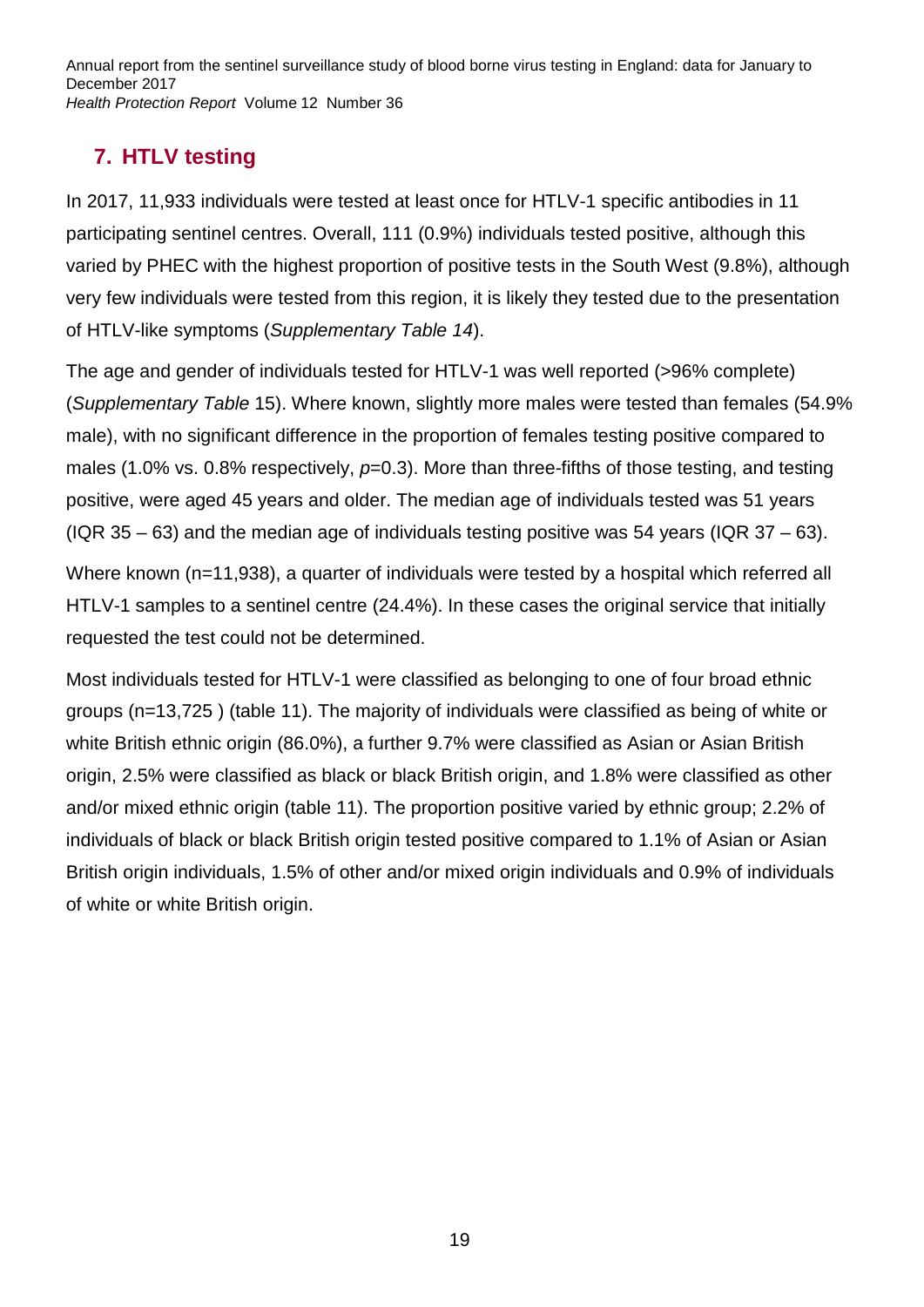| <b>Ethnic group</b>           | <b>Number of</b><br>individuals tested | <b>Number positive (%)</b> |
|-------------------------------|----------------------------------------|----------------------------|
| Asian or Asian British origin | 1,069                                  | 12(1.1)                    |
| Black or black British origin | 278                                    | 6(2.2)                     |
| Other and/or mixed origin     | 199                                    | 3(1.5)                     |
| White or white British origin | 9,511                                  | 81(0.9)                    |
| Unknown ethnic origin         | 876                                    | 9(1.0)                     |
| <b>Total</b>                  | 11,933                                 | 111 (0.9)                  |

| Table 11. Number of individuals tested, and testing positive for HTLV in participating |
|----------------------------------------------------------------------------------------|
| centres by ethnic group, January – December 2017*                                      |

\* Data are de-duplicated subject to availability of date of birth, soundex and first initial. All data are provisional.

### **8. Dried blood spot testing (DBS)**

Sentinel surveillance data on DBS testing for HIV, HCV and HBV mainly used in drug services and prisons are not presented this year due to the expansion of DBS testing in private laboratories that have not been consistently submitting data to PHE. Until 2015, these data were collected at an aggregate level by region, however, work is currently underway to determine whether additional information on testing facility can be collated and used to help understand recent changes in testing.